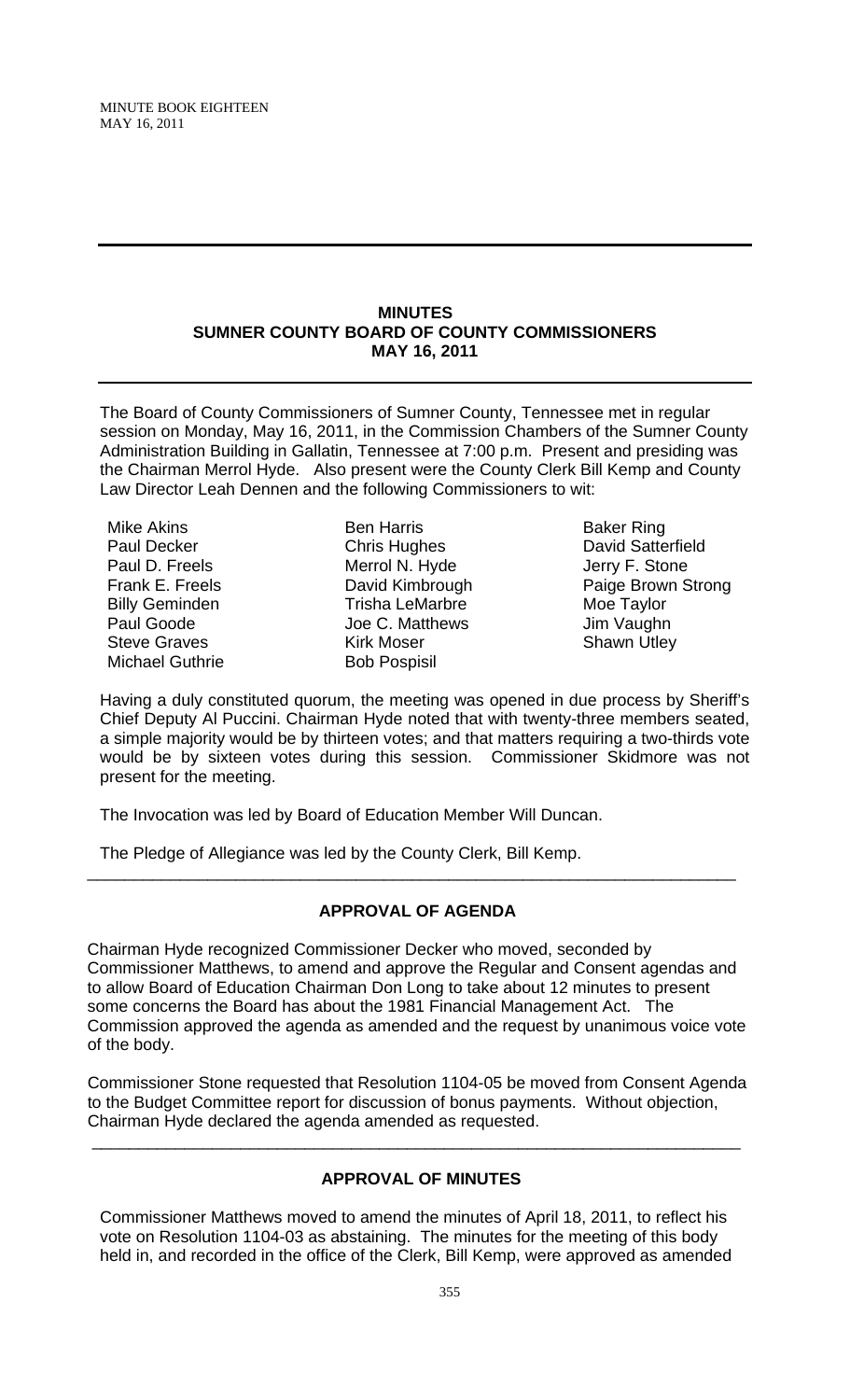by voice vote after Commissioner Freels made the motion, seconded by Commissioner Graves.

## **RECOGNITION OF THE PUBLIC**

 Chairman Hyde opened the floor to allow the public to speak concerning any matter on the agenda.

Ray Dotson of 1343 Dickerson Bay Road in Gallatin expressed concern regarding the Commission's passage of the Financial Management Act of 1981.

Board of Education Member Beth Cox of Hendersonville requested the Commission to reconsider passage of the Financial Management Act.

John Evans of 155 Cumberland Drive asked the Commission to reconsider passage of the Financial Management Act.

With no one else wishing to speak, recognition of the public was closed.

### **REPORT OF THE CHAIR**

\_\_\_\_\_\_\_\_\_\_\_\_\_\_\_\_\_\_\_\_\_\_\_\_\_\_\_\_\_\_\_\_\_\_\_\_\_\_\_\_\_\_\_\_\_\_\_\_\_\_\_\_\_\_\_\_\_\_\_\_\_\_\_\_\_\_\_\_\_

Commissioner Ring introduced the following resolution:

### **A RESOLUTION HONORING MISS DARRIAN BRUCE**

 **WHEREAS,** Miss Darrian Bruce attends Gallatin High School where she is Co-Valedictorian and participated for four years in High School Mock Trial, Model United Nations where she has served two years as Chaplin and Youth In Government where she has served three years as Attorney General; and

**WHEREAS,** Miss Bruce is one of twenty delegates to the National Affairs Conference; served on the STARS Executive Council Junior; acted as an attorney for two years with the Sumner County Team Court; was selected to attend the Student Congress on Policies in Education (SCOPE) as a Junior; served as SCOPE 2<sup>nd</sup> Vice President as a Senior; and attended Girls' State and where she was elected as a Party Delegate, Supreme Court Justice and Girls' Nation nominee; and

**WHEREAS**, Miss Bruce is an outstanding student as well as a top seller in magazines, a participant in church mission trips and is a positive role model for all persons; and

**WHEREAS,** Miss Bruce, through her determination and hard work in government and politics, and her outstanding efforts, has brought honor, not only to herself, but to her school and community and represents the future leadership of our county.

**NOW, THEREFORE, BE IT RESOLVED** by the Sumner County Board of County Commissioners meeting in regular session on this the  $16<sup>th</sup>$  day of May, 2011, that this body does hereby congratulate and commend Miss Darrian Bruce for her outstanding achievements; and

**BE IT FURTHER RESOLVED** that this resolution shall be spread on the minutes of this body and the Clerk is to furnish a copy of this resolution to Miss Darrian Bruce.

\_\_\_\_\_\_\_\_\_\_\_\_\_\_\_\_\_\_\_\_\_\_\_\_\_\_\_\_\_\_\_\_\_\_\_\_\_\_\_\_\_\_\_\_\_\_\_\_\_\_\_\_\_\_\_\_\_\_\_\_\_\_\_\_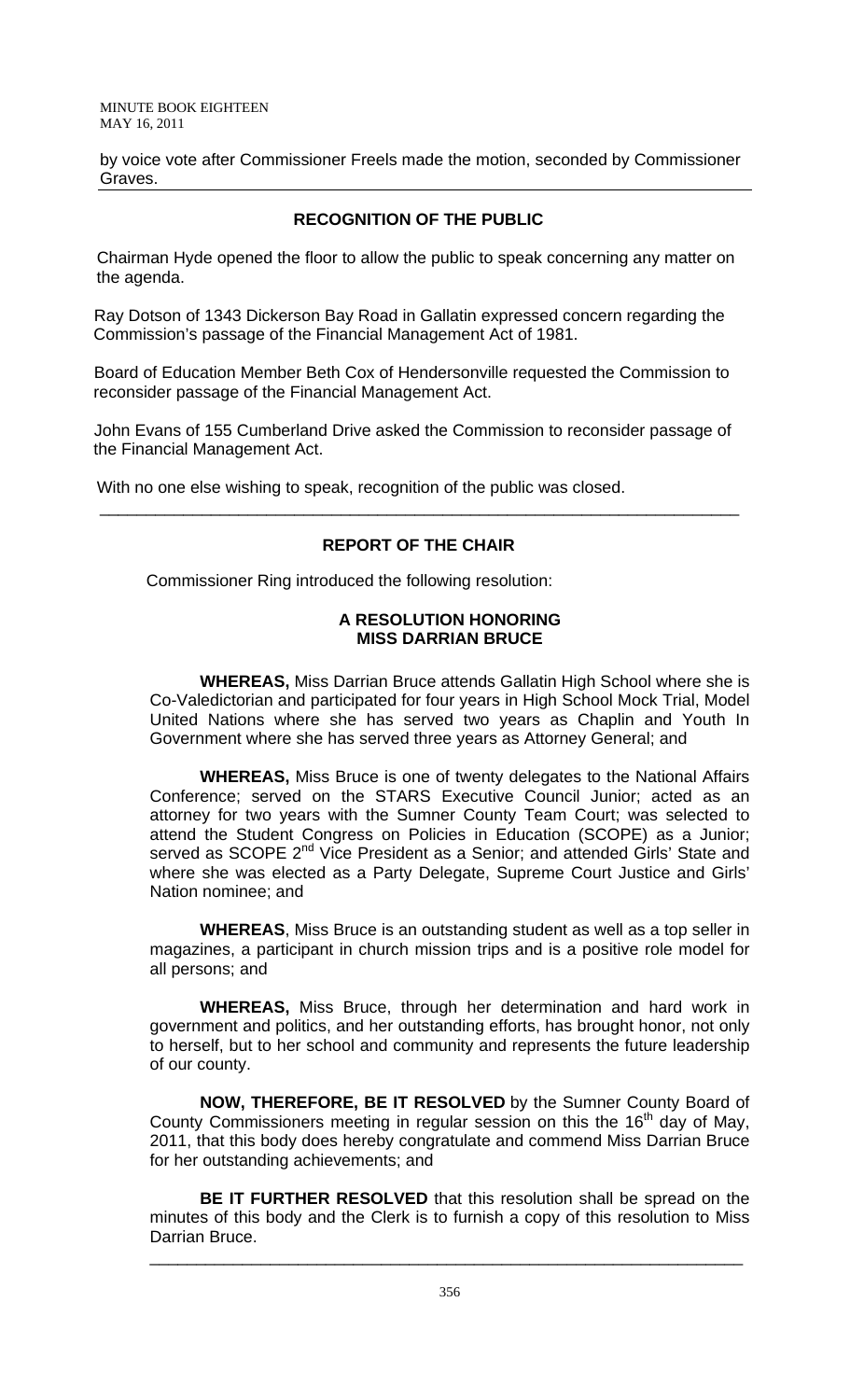Upon motion of Commissioner Ring, seconded by Commissioner Pospisil, the Commission approved the resolution honoring Miss Bruce.

\_\_\_\_\_\_\_\_\_\_\_\_\_\_\_\_\_\_\_\_\_\_\_\_\_\_\_\_\_\_\_\_\_\_\_\_\_\_\_\_\_\_\_\_\_\_\_\_\_\_\_\_\_\_\_\_\_\_\_\_\_\_\_\_

Commissioner Ring introduced the following resolution:

### **A RESOLUTION HONORING MRS. MARYANNE DURSKI**

 **WHEREAS,** Mrs. Maryanne Durski, Assistant Director of Schools for Finance was honored as the Tennessee Outstanding Business Official at the recent Southeastern Association of School Business Official (SASBO) Annual Conference in Concord, North Carolina; and

**WHEREAS,** Mrs. Durski is to be commended and recognized for her leadership and contributions to her peers and colleagues of Sumner County and for her efforts a deserving student will receive a scholarship.

**NOW, THEREFORE BE IT RESOLVED** by the Sumner County Board of County Commissioners meeting in regular session on this the  $16<sup>th</sup>$  day of May, 2011, that this body does hereby express its appreciation and gratitude for the many years of service and dedication of Mrs. Durski and this body urges all the citizens of Sumner County to acknowledge the accomplishments and contributions made by Mrs. Maryanne Durski to Sumner County; and

**BE IT FURTHER RESOLVED** that this resolution shall be spread on the minutes of this body and the Clerk is to furnish a copy of this resolution to Mrs. Maryanne Durski.

\_\_\_\_\_\_\_\_\_\_\_\_\_\_\_\_\_\_\_\_\_\_\_\_\_\_\_\_\_\_\_\_\_\_\_\_\_\_\_\_\_\_\_\_\_\_\_\_\_\_\_\_\_\_\_\_\_\_\_\_\_\_\_\_

Upon motion of Commissioner Ring, seconded by Commissioner Pospisil, the Commission approved the resolution honoring Mrs. Durski.

\_\_\_\_\_\_\_\_\_\_\_\_\_\_\_\_\_\_\_\_\_\_\_\_\_\_\_\_\_\_\_\_\_\_\_\_\_\_\_\_\_\_\_\_\_\_\_\_\_\_\_\_\_\_\_\_\_\_\_\_\_\_\_\_

Commissioner Ring introduced the following resolution:

### **A RESOLUTION HONORING MR. BENNY BILLS**

 **WHEREAS,** Mr. Benny Bills, after a lifetime in education endeavors is retiring as the Sumner County Director of Schools; and

**WHEREAS,** Mr. Bills has been an educator for nearly 50 years, during which time he has served as a teacher, principal, and administrator, where he has been known for his leadership, advocacy and community service; and

**WHEREAS**, Mr. Bills has lived in Gallatin since 1966 with his wife, Doris and daughter, Julie; and

**WHEREAS,** Mr. Bills received his Bachelor's degree in 1961 and Master's degree in 1969 at Middle Tennessee State University; and

**WHEREAS,** Mr. Bills has worked hard to build bridges between teachers, administrators, parents and citizens of Sumner County and tirelessly toiled to make Sumner County the best school district in Middle Tennessee; and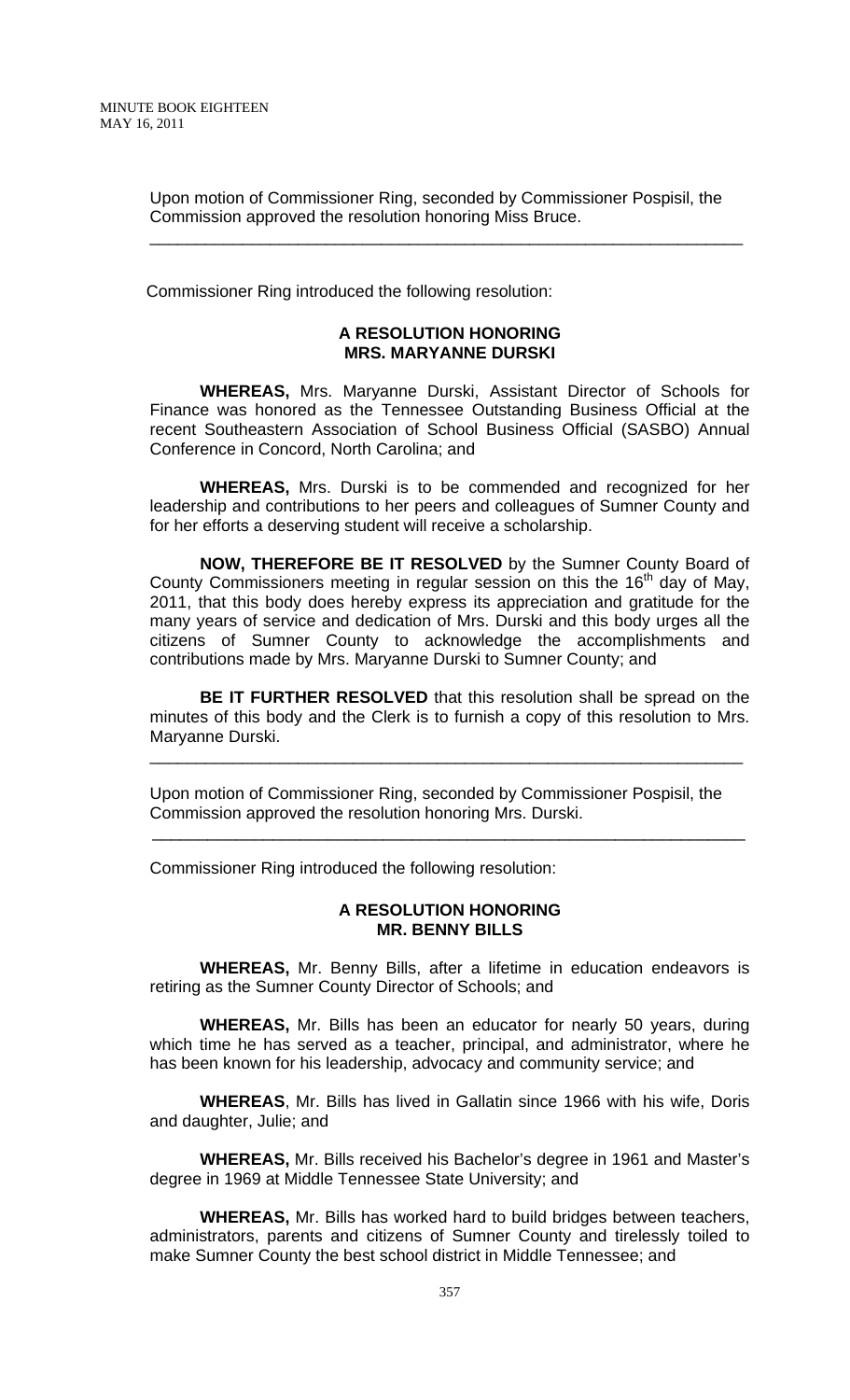**WHEREAS,** Benny Bills is to be commended and recognized for his diligent service and dedication to the citizens of Sumner County.

**NOW, THEREFORE BE IT RESOLVED** by the Sumner County Board of County Commissioners meeting in regular session on this the 16<sup>th</sup> day of May, 2011, that this body does hereby express its appreciation and gratitude for the many years of service and dedication of Mr. Benny Bills and this body urges all the citizens of Sumner County to acknowledge the accomplishments and contributions made by Mr. Benny Bills to Sumner County; and

**BE IT FURTHER RESOLVED** that this resolution shall be spread on the minutes of this body and the Clerk is to furnish a copy of this resolution to Mr. Benny Bills.

\_\_\_\_\_\_\_\_\_\_\_\_\_\_\_\_\_\_\_\_\_\_\_\_\_\_\_\_\_\_\_\_\_\_\_\_\_\_\_\_\_\_\_\_\_\_\_\_\_\_\_\_\_\_\_\_\_\_\_\_\_\_\_\_

Upon motion of Commissioner Ring, seconded by Commissioner LeMarbre, the Commission approved the resolution honoring Mr. Bills.

\_\_\_\_\_\_\_\_\_\_\_\_\_\_\_\_\_\_\_\_\_\_\_\_\_\_\_\_\_\_\_\_\_\_\_\_\_\_\_\_\_\_\_\_\_\_\_\_\_\_\_\_\_\_\_\_\_\_\_\_\_\_\_\_

Chairman Hyde introduced the following resolution:

### **A RESOLUTION IN REMEMBRANCE OF MR. RANDOLPH "RANDY" C. WOOD**

 **WHEREAS,** Mr. Randy Wood was an influential leader in the entertainment industry for more than half a century, founding Randy's Record Shop, based in Gallatin, Tennessee in 1947; Dot Records in 1950; Ranwood Records in 1968; and Studio Masters Recording Studio in 1972; and served as a vice president of Paramount Pictures; and

**WHEREAS,** Mr. Wood served with the United States Army Air Corps during World War II, graduated from Middle Tennessee State University in 1941 and throughout his life, was a passionate supporter of education causes, establishing the Volunteer State Community College Foundation; and

**WHEREAS,** Mr. Wood was active in numerous charities and civic groups, served as director of the Hollywood YMCA, the Hollywood Museum, the Recording Industry Association of America, the Radio-Television-Recording-Advertising Charities, and the Lawrence Welk Foundation as well as many others; and

**WHEREAS,** Mr. Wood was the beloved husband of Lois Henry Wood and father of three children, Linda, Larry and John; and

**WHEREAS,** thanks to the selfless efforts of Mr. Randy Wood, Sumner County is a better place in which to live and all those who knew and loved him can know that he helped make our community a better place in which to live.

**NOW, THEREFORE BE IT RESOLVED** by the Sumner County Board of County Commissioners meeting in regular session on this the  $16<sup>th</sup>$  day of May, 2011, that this body does hereby recognize and honor the memory of Mr. Wood for his leadership, dedication and service to Sumner County; and

**BE IT FURTHER RESOLVED** that the membership of this body join in expressing their sympathy and condolences to the family of Mr. Wood; and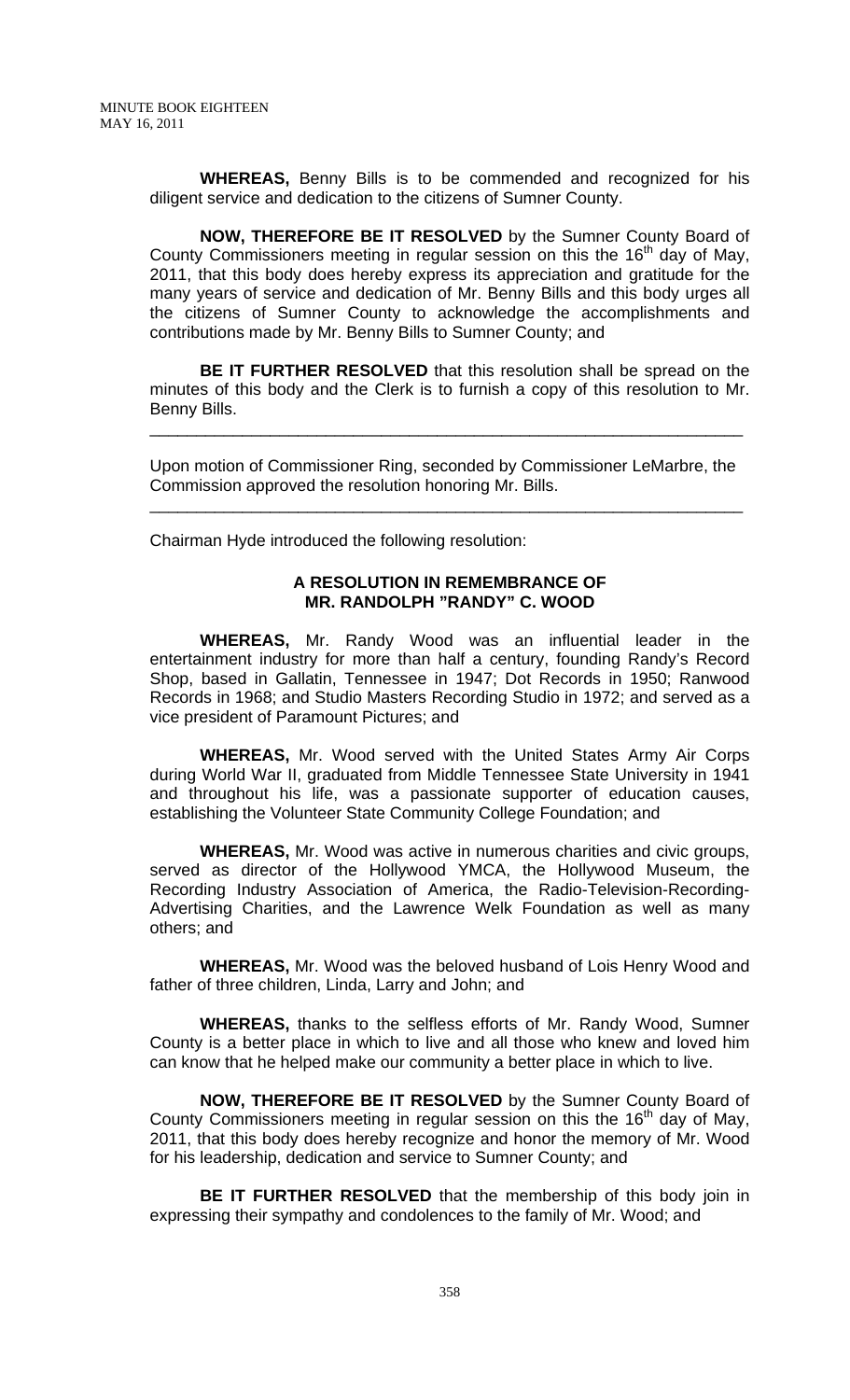**BE IT FURTHER RESOLVED** that this resolution shall be spread on the minutes of this body and the Clerk is to furnish a copy of this resolution to the family of Mr. Randy Wood.

\_\_\_\_\_\_\_\_\_\_\_\_\_\_\_\_\_\_\_\_\_\_\_\_\_\_\_\_\_\_\_\_\_\_\_\_\_\_\_\_\_\_\_\_\_\_\_\_\_\_\_\_\_\_\_\_\_\_\_\_\_\_\_\_

\_\_\_\_\_\_\_\_\_\_\_\_\_\_\_\_\_\_\_\_\_\_\_\_\_\_\_\_\_\_\_\_\_\_\_\_\_\_\_\_\_\_\_\_\_\_\_\_\_\_\_\_\_\_\_\_\_\_\_\_\_\_\_\_

Upon motion of Commissioner Akins, seconded by Commissioner Harris, the Commission approved the resolution honoring the late Mr. Wood.

Commissioner Vaughn introduced the following resolution:

### **A RESOLUTION PROCLAMINING MAY AS MOTORCYCLE AWARENESS MONTH**

**WHEREAS**, motorcycle riding is an exhilarating and increasingly popular mode of transportation for thousands of people across the state and nation; and

**WHEREAS,** the County of Sumner has citizens that ride motorcycles for leisure and transportation and it is the goal of the Sumner County to protect its citizens, and support efforts to decrease accidents and injuries; and

 **WHEREAS**, incidents of motorcyclist being injured and killed is increasing due to many factors, but especially those that are attributed to human error in judgment and awareness; and

 **WHEREAS**, to minimize safety hazards, it is necessary to take sensible precautions, increase training and safety skills for both motorcycle drivers while enjoying a safe and exciting summer, and work towards our goal of reducing motorcycle fatalities and injuries; and

 **WHEREAS**, all motorcycle organizations, clubs, dealerships, groups and highway safety officials do actively promote safe operations, increased rider training, improved licensing efforts, and motorist awareness.

 **NOW, THEREFORE BE IT RESOLVED,** by the Sumner County Board of County Commissioners meeting in regular session on this the  $16<sup>th</sup>$  day of May, 2011 that this body does hereby proclaim May 2011 as "Motorcycle Awareness Month" and urge all motor vehicle operators to join in this effort to help keep citizens, streets, and highways safe.

Upon motion of Commissioner Vaughn, seconded by Commissioner Guthrie, the Commission approved the resolution honoring Motorcycle Awareness Week.

\_\_\_\_\_\_\_\_\_\_\_\_\_\_\_\_\_\_\_\_\_\_\_\_\_\_\_\_\_\_\_\_\_\_\_\_\_\_\_\_\_\_\_\_\_\_\_\_\_\_\_\_\_\_\_\_\_\_\_\_\_\_\_\_

\_\_\_\_\_\_\_\_\_\_\_\_\_\_\_\_\_\_\_\_\_\_\_\_\_\_\_\_\_\_\_\_\_\_\_\_\_\_\_\_\_\_\_\_\_\_\_\_\_\_\_\_\_\_\_\_\_\_\_\_\_\_\_\_

Commissioner Graves introduced the following resolution:

### **A RESOLUTION HONORING BETHPAGE ELEMENTARY SCHOOL**

 **WHEREAS,** the Bethpage Elementary School, led by Principal Bill Johnson was named a winner of the 2011 Tennessee Value Added Achievement Awards; and

**WHEREAS,** from the 1300 Tennessee Schools evaluated, Bethpage Elementary School, and Mr. Johnson were recognized as one of the eighteen great principals and schools in our state; and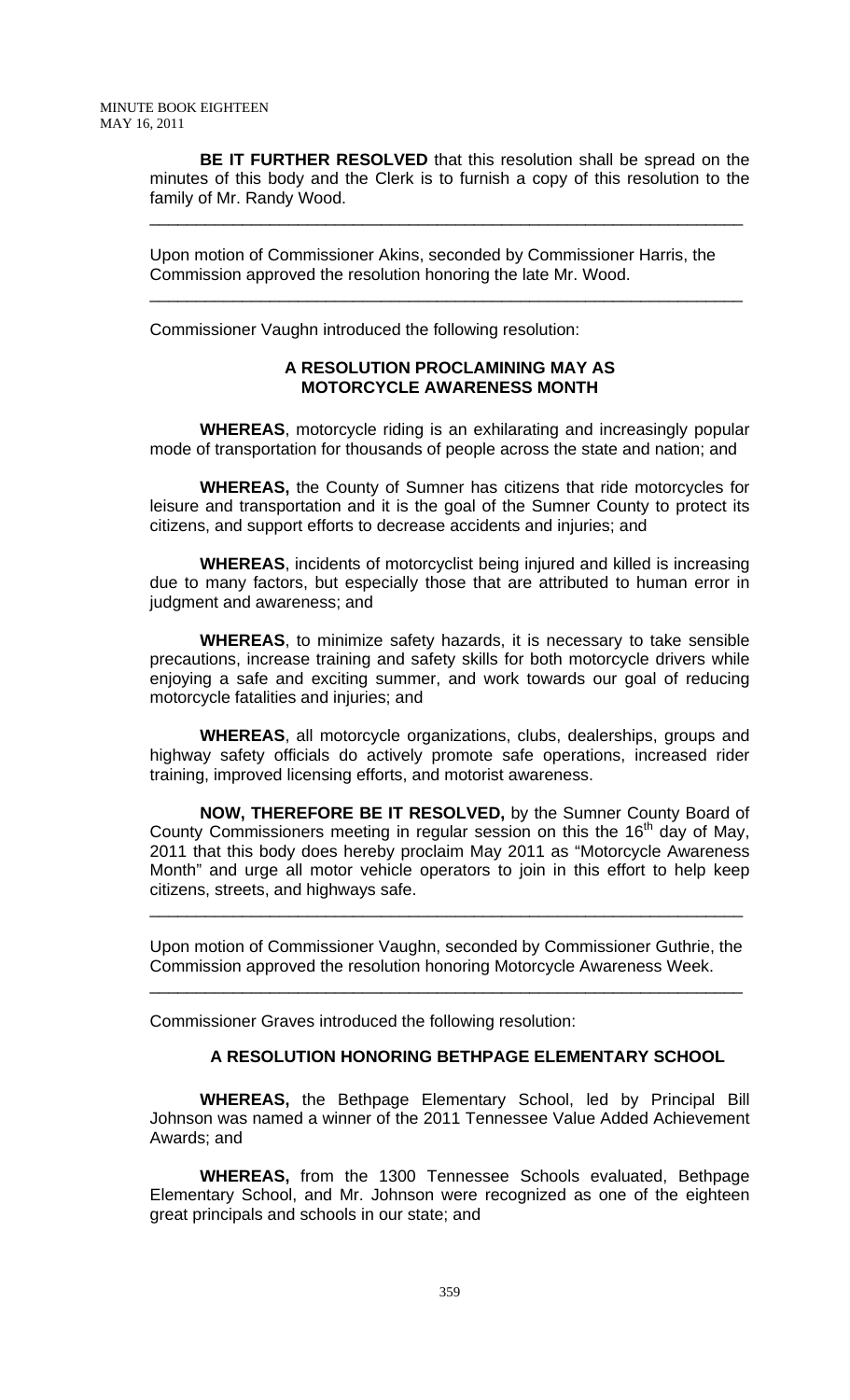**WHEREAS,** Bethpage Elementary School and Mr. Johnson are to be commended for the outstanding efforts they have made to help students not only reach their potential but develop a great education foundation.

**NOW, THEREFORE, BE IT RESOLVED** by the Sumner County Board of County Commissioners meeting in regular session on this the  $16<sup>th</sup>$  day of May, 2011 that this body does hereby recognize, commend and congratulate Mr. Bill Johnson and Bethpage Elementary School for the Receipt of the Value Added Achievement Award; and

**BE IT FURTHER RESOLVED** that this resolution shall be spread on the minutes of this body and the Clerk is to furnish a copy of this resolution to the Mr. Bill Johnson and Bethpage Elementary School.

\_\_\_\_\_\_\_\_\_\_\_\_\_\_\_\_\_\_\_\_\_\_\_\_\_\_\_\_\_\_\_\_\_\_\_\_\_\_\_\_\_\_\_\_\_\_\_\_\_\_\_\_\_\_\_\_\_\_\_\_\_\_\_\_

Upon motion of Commissioner Graves, seconded by Commissioner Satterfield, the Commission approved the resolution honoring the Bethpage Elementary School for its achievement.

\_\_\_\_\_\_\_\_\_\_\_\_\_\_\_\_\_\_\_\_\_\_\_\_\_\_\_\_\_\_\_\_\_\_\_\_\_\_\_\_\_\_\_\_\_\_\_\_\_\_\_\_\_\_\_\_\_\_\_\_\_\_\_\_

Commissioner LeMarbre introduced the following resolution:

### **A RESOLUTION HONORING MR. TREVOR RIPPY**

 **WHEREAS,** Mr. Trevor Rippy, a fifth grader at Beech Elementary School, recently won the National Wrestling Championship at the AAU Youth Nationals 80-pound weight class junior division; and

**WHEREAS,** Mr. Rippy, a member of the Generals of Sumner County Wrestling team, completed the AAU season undefeated for the second straight year and was named the state's top wrestler in the junior division; and

**WHEREAS,** Mr. Rippy through his hard work and determination, has demonstrated the outcome of dedication, practice and a winning effort; and

**NOW, THEREFORE BE IT RESOLVED** by the Sumner County Board of County Commissioners meeting in regular session on this the  $16<sup>th</sup>$  day of May, 2011, that this body hereby congratulates and commend Mr. Trevor Rippy for his wrestling success and athletic pursuits; and

**BE IT FURTHER RESOLVED** that this resolution is to be spread on the minutes of this body and the Clerk is to provide a copy of this resolution to Mr. Trevor Rippy.

Upon motion of Commissioner LeMarbre, seconded by Commissioner Stone, the Commission approved the resolution honoring Mr. Rippy.

\_\_\_\_\_\_\_\_\_\_\_\_\_\_\_\_\_\_\_\_\_\_\_\_\_\_\_\_\_\_\_\_\_\_\_\_\_\_\_\_\_\_\_\_\_\_\_\_\_\_\_\_\_\_\_\_\_\_\_\_\_\_\_\_

\_\_\_\_\_\_\_\_\_\_\_\_\_\_\_\_\_\_\_\_\_\_\_\_\_\_\_\_\_\_\_\_\_\_\_\_\_\_\_\_\_\_\_\_\_\_\_\_\_\_\_\_\_\_\_\_\_\_\_\_\_\_\_\_

Commissioner Akins introduced the following resolution:

## **A RESOLUTION HONORING MR. ROBERT "GENE" FERGUSON**

 **WHEREAS,** Mr. Robert Gene Ferguson, began his teaching career 1968 in Tazewell County, teaching mathematics, physical education, driver education, and coaching football; moved to Tennessee in 1979 where he spent six years teaching mathematics in Hendersonville, before becoming the Assistant Principal of Westmoreland High School in 1985; and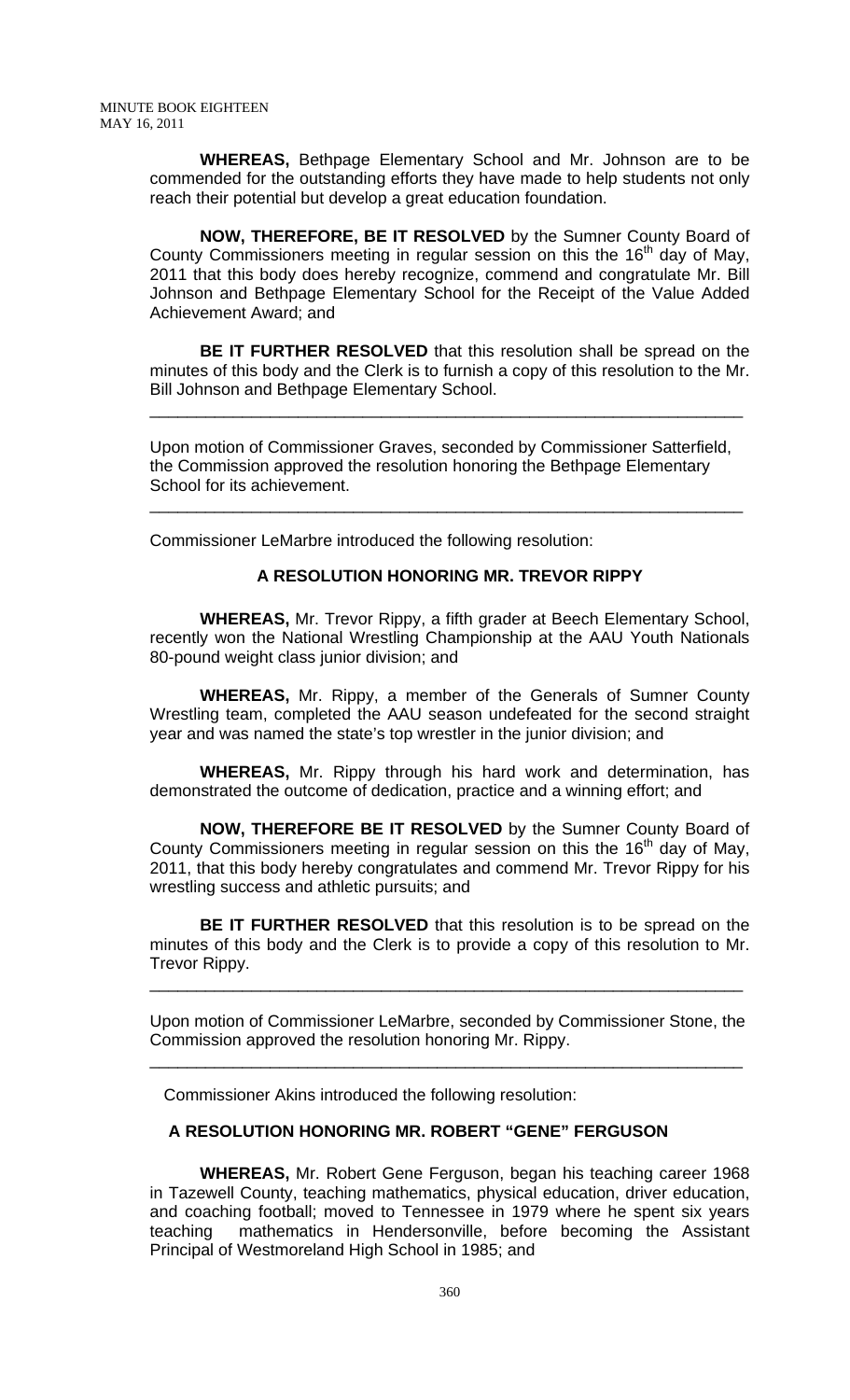**WHEREAS,** Mr. Ferguson, after over forty years as an educator, has positively influenced numerous students and countless lives during his tenure; and

**WHEREAS,** it is appropriate that Mr. Ferguson be recognized for the very significant contribution he has made to Sumner County in teaching and guiding our students and the positive inspiration he has provided.

**NOW, THEREFORE, BE IT RESOLVED** by the Sumner County Board of County Commissioners meeting in regular session on this the  $16<sup>th</sup>$  day of May, 2011, that this body expresses its appreciation and gratitude for the many years of service and dedication of Mr. Ferguson and this body urges all the citizens of Sumner County to acknowledge the accomplishments and contributions made by Mr. Robert "Gene" Ferguson to Sumner County; and

**BE IT FURTHER RESOLVED** that this resolution is to be read and entered on the minutes of this body so as to make it a permanent part of the records of this body and the Clerk is hereby directed to furnish a copy of this resolution to Mr. Ferguson.

\_\_\_\_\_\_\_\_\_\_\_\_\_\_\_\_\_\_\_\_\_\_\_\_\_\_\_\_\_\_\_\_\_\_\_\_\_\_\_\_\_\_\_\_\_\_\_\_\_\_\_\_\_\_\_\_\_\_\_\_\_\_\_\_

\_\_\_\_\_\_\_\_\_\_\_\_\_\_\_\_\_\_\_\_\_\_\_\_\_\_\_\_\_\_\_\_\_\_\_\_\_\_\_\_\_\_\_\_\_\_\_\_\_\_\_\_\_\_\_\_\_\_\_\_\_\_\_\_

Upon motion of Commissioner Akins, seconded by Commissioner Taylor, the Commission approved the resolution honoring Mr. Ferguson.

Commissioner Taylor introduced the following resolution:

# **A RESOLUTION HONORING MR. DEWAYNE OLDHAM**

 **WHEREAS,** Mr. Dewayne Oldham served our country in Vietnam, taught eleven years and for the past twenty-four and half years has been principal at Westmoreland High School; and

**WHEREAS,** Mr. Oldham, after the thirty-six years teaching has chosen to retire to spend more time with family and hobbies; and

**WHEREAS,** Mr. Oldham's, dedication to the noble profession of teaching, has positively influenced numerous students during his tenure and because of his efforts, future generations have been shown positive guidance; and

**WHEREAS,** it is appropriate that Mr. Oldham be recognized for the very significant contribution he has made to Sumner County in teaching and guiding our students.

**NOW, THEREFORE, BE IT RESOLVED** by the Sumner County Board of County Commissioners meeting in regular session on this the  $16<sup>th</sup>$  day of May, 2011, that this body expresses its appreciation and gratitude for the many years of service and dedication of Mr. Dewayne Oldham and this body urges all the citizens of Sumner County to acknowledge the accomplishments and contributions made by Mr. Oldham to Sumner County; and

**BE IT FURTHER RESOLVED** that this resolution is to be read and entered on the minutes of this body so as to make it a permanent part of the records of this body and the Clerk is hereby directed to furnish a copy of this resolution to Mr. Dewayne Oldham.

\_\_\_\_\_\_\_\_\_\_\_\_\_\_\_\_\_\_\_\_\_\_\_\_\_\_\_\_\_\_\_\_\_\_\_\_\_\_\_\_\_\_\_\_\_\_\_\_\_\_\_\_\_\_\_\_\_\_\_\_\_\_\_\_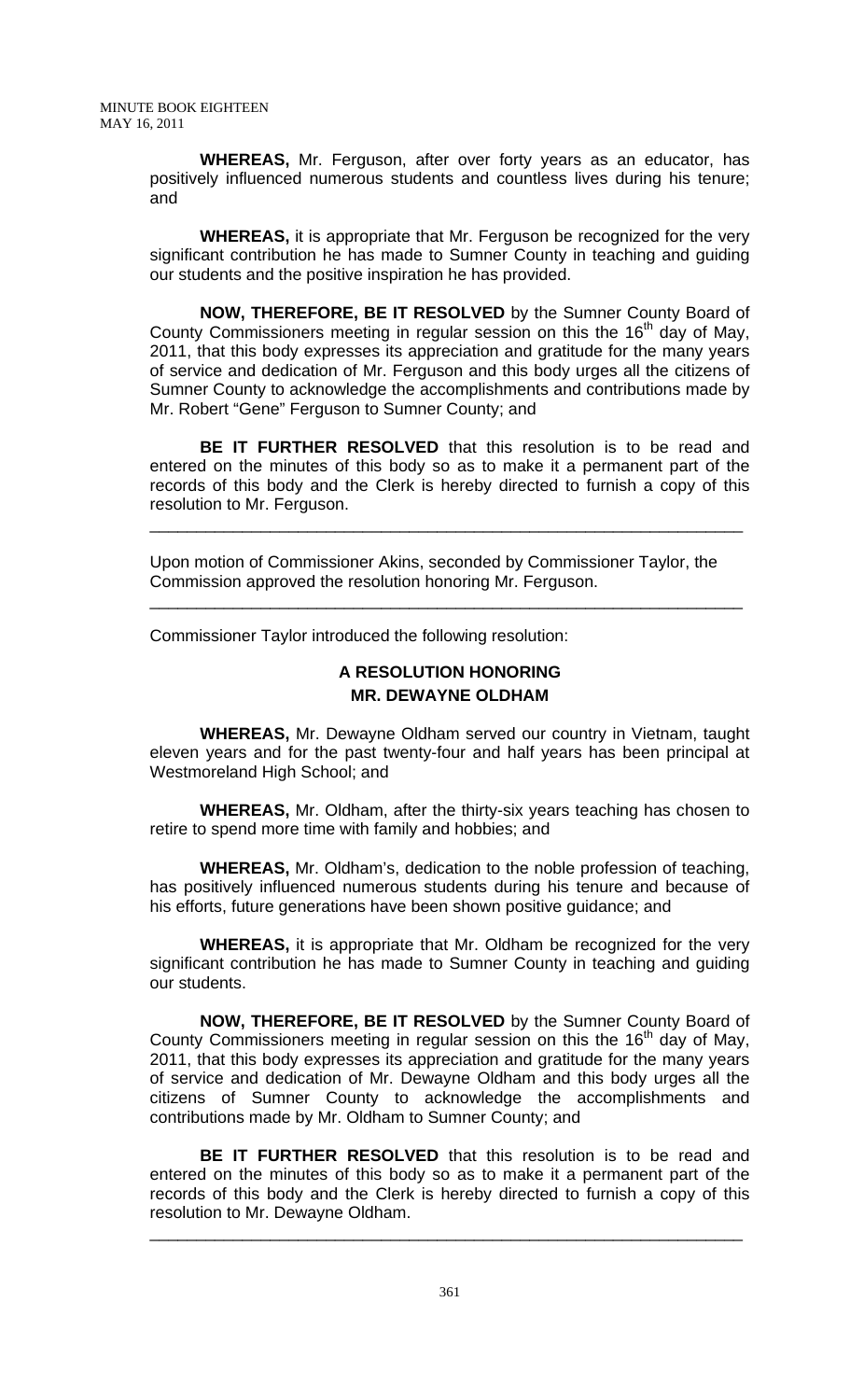Upon motion of Commissioner Taylor, seconded by Commissioner Akins, the Commission approved the resolution honoring Mr. Oldham.

\_\_\_\_\_\_\_\_\_\_\_\_\_\_\_\_\_\_\_\_\_\_\_\_\_\_\_\_\_\_\_\_\_\_\_\_\_\_\_\_\_\_\_\_\_\_\_\_\_\_\_\_\_\_\_\_\_\_\_\_\_\_\_\_

\_\_\_\_\_\_\_\_\_\_\_\_\_\_\_\_\_\_\_\_\_\_\_\_\_\_\_\_\_\_\_\_\_\_\_\_\_\_\_\_\_\_\_\_\_\_\_\_\_\_\_\_\_\_\_\_\_\_\_\_\_\_\_\_

In the packet was a report from the Veterans Services Department.

Clerk Kemp read correspondence from the family of Commissioner Moe Taylor, thanking the Commission for their expression of kindness during their time of loss.

\_\_\_\_\_\_\_\_\_\_\_\_\_\_\_\_\_\_\_\_\_\_\_\_\_\_\_\_\_\_\_\_\_\_\_\_\_\_\_\_\_\_\_\_\_\_\_\_\_\_\_\_\_\_\_\_\_\_\_\_\_\_\_\_

### **REPORT FROM COUNTY OFFICIALS**

 By motion of Commissioner Harris, seconded by Commissioner Taylor, the commissioners approved unanimously the filing as received of the following reports: County Investments, County General Fund, County Debt Service Fund, County Highway Fund, County Capital Outlay Fund, School General Purpose Fund, School Federal Projects Fund, School Food Service Fund, Employee Health Insurance Trust Fund, Employee Dental Insurance Trust Fund, Casualty Insurance Trust Fund, County Trustee Funds, Special Reports: County Dental Insurance Claim Payments, County Health Insurance Claim Payments, County Property Tax Collections, County EMS Billing/Collections/Balances, County Sales Tax Collections, County Wheel Tax Collections, County Tax Rates/Property Values and County School Loan Program Rates. Approval of the filing of these records does not certify to the accuracy of the documents.

# **Notaries Public to be elected May 17, 2011**

LINDA BEVELS AGEE JULIA HARDIN MINERVA L D BRANHAM FREIDA JONES<br>H LYNN BRASSELL JENIFER LIVING CARIE BROWN PAMELA J LYONS DODIE CLARK RACHEL MCCRACKEN TAMRA COLEY DAWN MONK GLORIA COOPER JANICE POTTS ALLAN CROOKS CATHY POWELL KATHY L DATTILO EFFIE D SAHIHI ESTELLE STEWART DAVIS NANCY SIMPKINS M ALLEN EHMLING TERRI TENUT NATALIE GAGNON J. DAWN THREADGILL BETH A GARRISON GLENDA TODD CHRIS GEORGE RONALD E WEISSINGER MACI L GIGAX JUDITH E WOODARD SUSAN HAAG

**JENIFER LIVINGSTON** 

**PERSONAL SURETIES** 

 LAWRENCE RAY WHITLEY SALLIE BROWN ERNEST WOODARD JR BRYANT WOODARD

Chairman Hyde introduced the following resolution:

**1105-NOT A RESOLUTION TO APPROVE AND ACCEPT APPLICATIONS FOR NOTARY PUBLIC POSITIONS AND** 

\_\_\_\_\_\_\_\_\_\_\_\_\_\_\_\_\_\_\_\_\_\_\_\_\_\_\_\_\_\_\_\_\_\_\_\_\_\_\_\_\_\_\_\_\_\_\_\_\_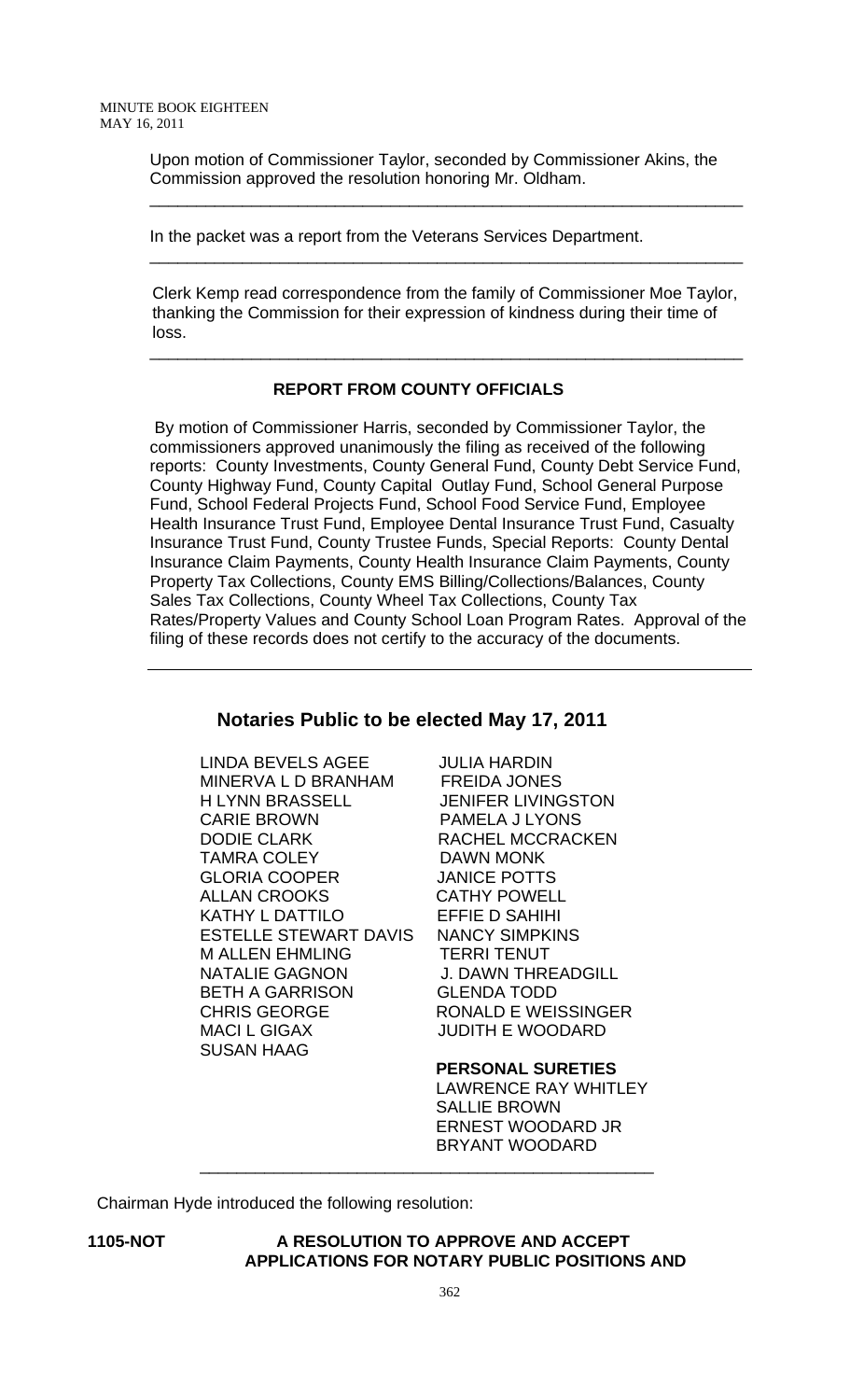## **PERSONAL SURETY GUARANTORS**

 **WHEREAS,** according to the law of the State of Tennessee, an individual must apply for the office of notary public in the county of residence, or of their principal place of business; and

 **WHEREAS**, state statute requires personal sureties making bonds for Notaries publics to be approved by the Sumner County Commission; and

 **WHEREAS,** said applicant must be approved by the County Commission assembled; and

 **WHEREAS,** Bill Kemp, Sumner County Clerk, has certified according to the records of his office that the persons named on the attached listing labeled "SUMNER COUNTY NOTARY PUBLIC APPLICATIONS and SURETY GUARANTORS" have duly applied for the positions so sought; and

## **BE IT FURTHER RESOLVED THAT THIS TAKE EFFECT FROM AND AFTER PASSAGE.**

Upon motion of Commissioner Matthews, seconded by Commissioner Ring, Chairman Hyde declared the election of Notaries Public by voice vote of the body.

\_\_\_\_\_\_\_\_\_\_\_\_\_\_\_\_\_\_\_\_\_\_\_\_\_\_\_\_\_\_\_\_\_\_\_\_\_\_\_\_\_\_\_\_\_\_\_\_\_\_\_\_\_\_\_\_\_\_\_\_\_\_\_\_\_\_\_\_\_

 **–––––––––––––––––––––––––––––––––––––––––––––––––––––––––**

# **COMMITTEE ON COMMITTEES**

Commissioner Stone reported next month's business would be the expiring term of David Satterfield on the Sumner County Resource Authority.

### **HIGHWAY COMMISSION**

\_\_\_\_\_\_\_\_\_\_\_\_\_\_\_\_\_\_\_\_\_\_\_\_\_\_\_\_\_\_\_\_\_\_\_\_\_\_\_\_\_\_\_\_\_\_\_\_\_\_\_\_\_\_\_\_\_\_\_\_\_\_\_\_\_\_\_\_\_\_\_\_\_\_\_

There was no report from the Highway Commission.

### **EDUCATION COMMITTEE**

**\_\_\_\_\_\_\_\_\_\_\_\_\_\_\_\_\_\_\_\_\_\_\_\_\_\_\_\_\_\_\_\_\_\_\_\_\_\_\_\_\_\_\_\_\_\_\_\_\_\_\_\_\_\_\_\_\_\_\_\_\_\_\_\_\_\_\_\_\_** 

 Commissioner Decker recognized Board of Education Chairman Don Long who gave a presentation on the Board's concerns about the Financial Management Act of 1981.

 Commissioner Decker stated that the overall message from the Board was aimed at working on cooperation. Commissioner Decker moved, seconded by Commissioner Pospisil, that the School Board Chairman and the Chairman of the 1981 Financial Management Committee set up a date to address the issues brought up at this meeting by the Board in a forum, and, furthermore, that at the next County Commission meeting, the Chairman of the 1981Financial Management Act Committee give a report about the meeting. The motion carried by voice vote of the body.

## **GENERAL OPERATIONS COMMITTEE**

**\_\_\_\_\_\_\_\_\_\_\_\_\_\_\_\_\_\_\_\_\_\_\_\_\_\_\_\_\_\_\_\_\_\_\_\_\_\_\_\_\_\_\_\_\_\_\_\_\_\_\_\_\_\_\_\_\_\_\_\_\_\_\_\_\_\_\_\_\_** 

Commissioner Hughes reported that there were four county vehicles without a Sumner County decal and now the vehicles are marked. He also reported that the General Operations Committee voted to send to the Budget Committee the estimated cost of \$89,000.00 to implement the 1981 Financial Management Act. Also the General Operations Committee voted to request the Budget Committee include in the 2011-12 General Fund budget \$100,000.00 for a new telephone system.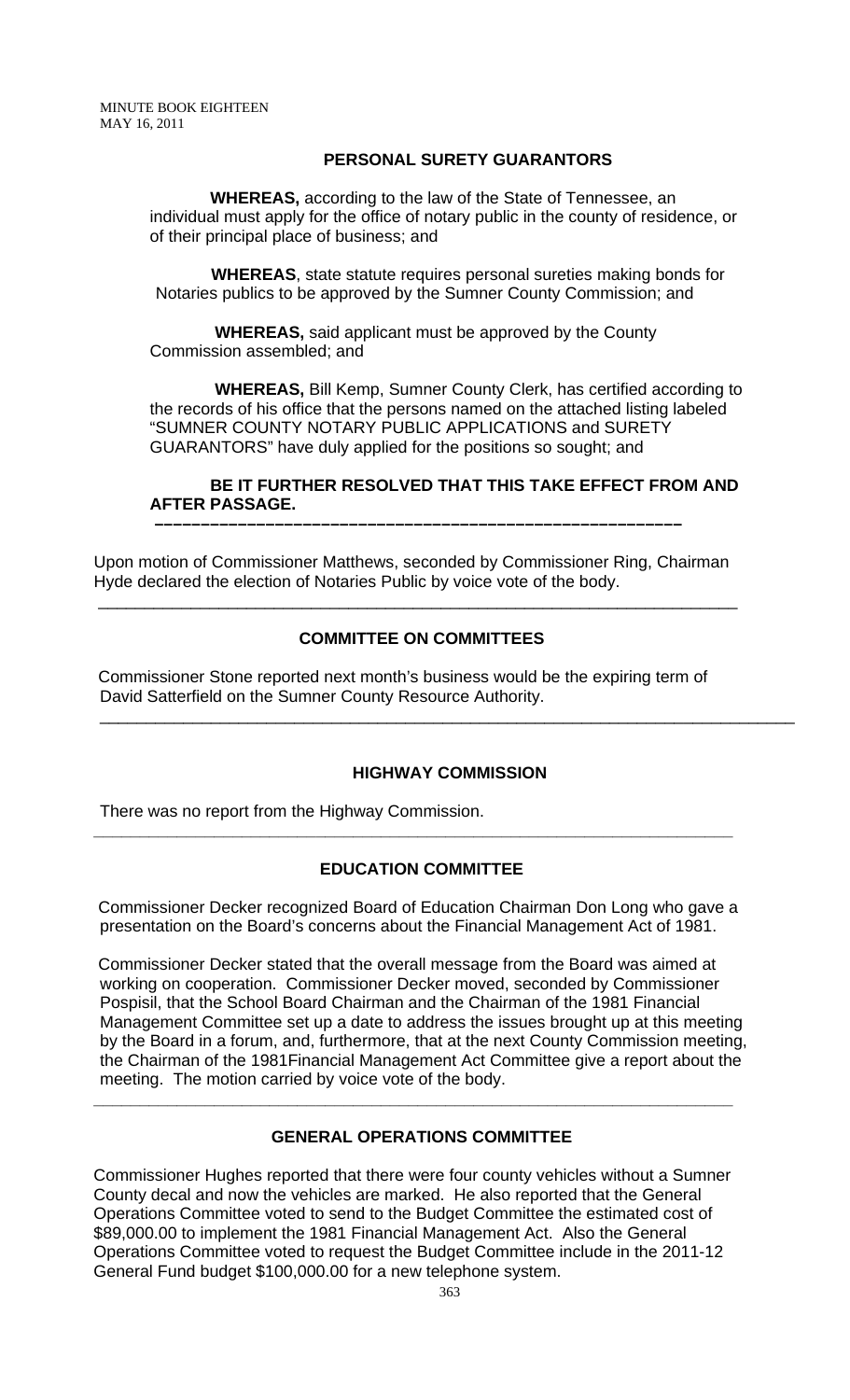# **EMERGENCY SERVICES COMMITTEE**

**\_\_\_\_\_\_\_\_\_\_\_\_\_\_\_\_\_\_\_\_\_\_\_\_\_\_\_\_\_\_\_\_\_\_\_\_\_\_\_\_\_\_\_\_\_\_\_\_\_\_\_\_\_\_\_\_\_\_\_\_\_\_\_\_\_\_\_\_\_** 

**\_\_\_\_\_\_\_\_\_\_\_\_\_\_\_\_\_\_\_\_\_\_\_\_\_\_\_\_\_\_\_\_\_\_\_\_\_\_\_\_\_\_\_\_\_\_\_\_\_\_\_\_\_\_\_\_\_\_\_\_\_\_\_\_\_\_\_\_\_** 

There was no report from the Emergency Services Committee.

# **PUBLIC SERVICES COMMITTEE**

There was no report from the Public Services Committee.

# **LEGISLATIVE COMMITTEE**

There was no report from the Legislative Committee.

## **RULES AND PROCEDURES COMMITTEE**

 Commissioner Brown Strong introduced the following resolution and moved for approval; Commissioner Vaughn seconded the motion.

### **1105-01 A RESOLUTION AMENDING THE STANDING RULES AND PROCEDURES OF THE SUMNER COUNTY BOARD OF COUNTY COMMISSIONERS RULE I AND RULE II, SECTION A, B, C, AND D; AND REPLACING WITH NEW RULE I AND II, SECTION A, B, C, D (LILAC COLORED PAPER PAGES 1-5)**

**BE IT RESOLVED** by the Sumner County Board of County Commissioners meeting in regular Session on this the 16<sup>th</sup> day of May, 2011 that this body does hereby amend the standing rules of this body by deleting Rule I, and Rule II, Sections A, B, C and D and replacing same with new Rule I and Rule II, Sections A thru D (working copy lilac colored paper pages 1 thru 5).

\_\_\_\_\_\_\_\_\_\_\_\_\_\_\_\_\_\_\_\_\_\_\_\_\_\_\_\_\_\_\_\_\_\_\_\_\_\_\_\_\_\_\_\_\_\_\_\_\_\_\_\_\_\_\_\_\_\_\_\_\_\_\_\_

Chairman Hyde declared the resolution approved upon voice vote of the body.

### **BUDGET COMMITTEE**

\_\_\_\_\_\_\_\_\_\_\_\_\_\_\_\_\_\_\_\_\_\_\_\_\_\_\_\_\_\_\_\_\_\_\_\_\_\_\_\_\_\_\_\_\_\_\_\_\_\_\_\_\_\_\_\_\_\_\_\_\_\_\_\_\_\_\_\_\_\_

Commissioner Moser introduced the following resolution and moved for approval; Commissioner Satterfield seconded the motion.

### **1105-02 A RESOLUTION APPROPRIATING \$3,720.00 FROM THE COUNTY GENERAL FUND RESERVE FOR REPAIR ON TRAFFIC SIGNAL LIGHT AT NEW SHACKLE AND LONG HOLLOW PIKE**

 **BE IT RESOLVED** by the Sumner County Board of County Commissioners meeting in regular session on this the  $16<sup>th</sup>$  day of May, 2011 that this body hereby appropriates \$3,720.00 from the County General Fund Reserve for repair on traffic signal light at New Shackle and Long Hollow Pike as shown on the attachment herewith.

Chairman Hyde declared the resolution approved upon voice vote of the body. \_\_\_\_\_\_\_\_\_\_\_\_\_\_\_\_\_\_\_\_\_\_\_\_\_\_\_\_\_\_\_\_\_\_\_\_\_\_\_\_\_\_\_\_\_\_\_\_\_\_\_\_\_\_\_\_\_\_\_\_\_\_\_\_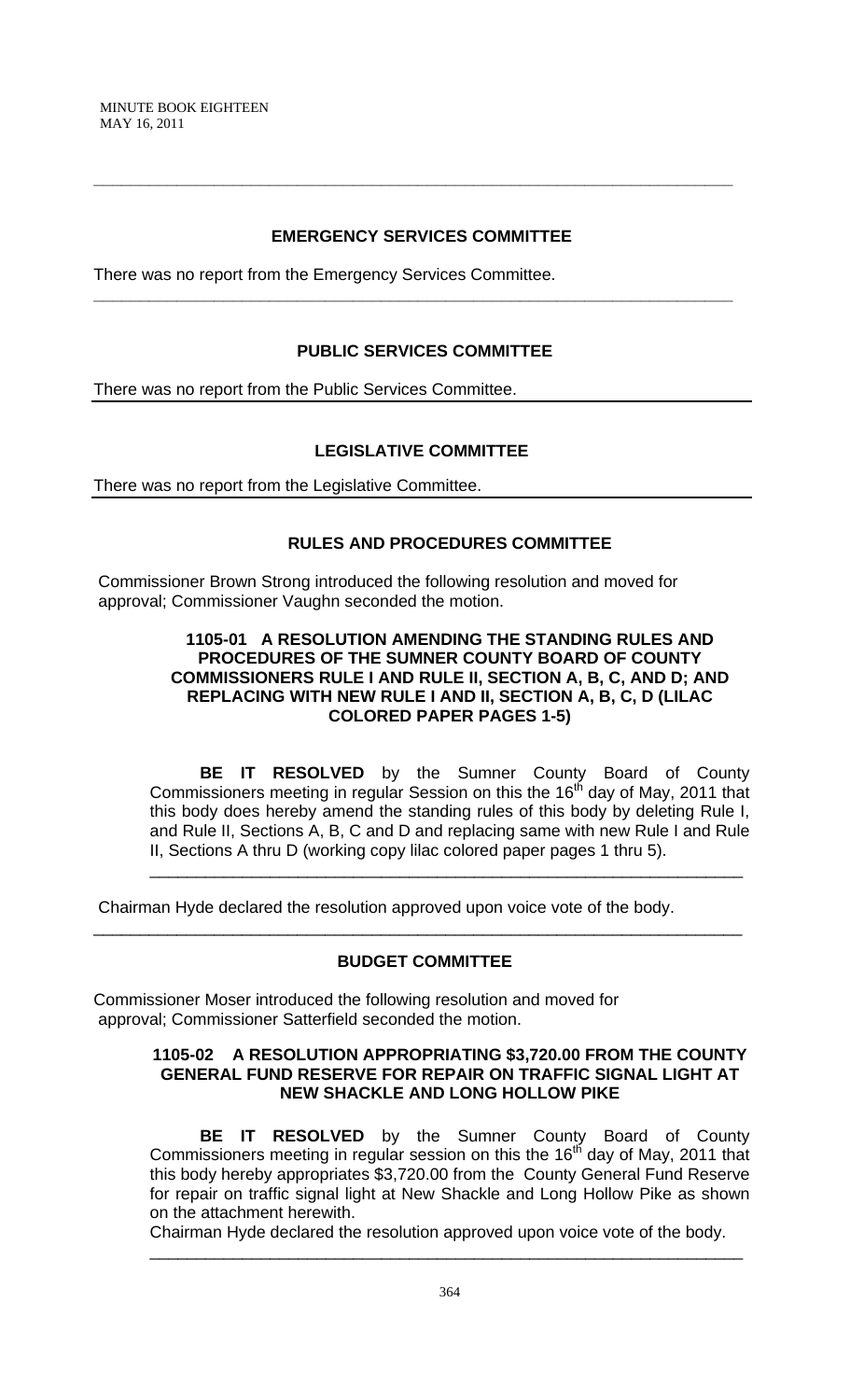Chairman Hyde declared the resolution approved unanimously by the body on the first and final reading.

\_\_\_\_\_\_\_\_\_\_\_\_\_\_\_\_\_\_\_\_\_\_\_\_\_\_\_\_\_\_\_\_\_\_\_\_\_\_\_\_\_\_\_\_\_\_\_\_\_\_\_\_\_\_\_\_\_\_\_\_\_\_

Commissioner Moser introduced the following resolution and moved for approval; Commissioner Satterfield seconded the motion.

### **1105-05 A RESOLUTION APPROPRIATING THE FISCAL YEAR 2010-2011 SUMNER COUNTY BOARD OF EDUCATION GENERAL PURPOSE FUND BUDGET AMENDMENTS AND APPROPRIATING AND/OR TRANSFERRING SUCH FUNDS AS REQUIRED**

 **BE IT RESOLVED** by the Sumner County Board of County Commissioners meeting in regular session on this the 16<sup>th</sup> day of May, 2011 that this body hereby approves the 2010-2011 Sumner County Board of Education General Purpose School Fund Budget amendments and appropriates and/or transfers such funds among the various accounts as shown on the attached schedule which is hereby incorporated as a part of this resolution.

Commissioner Stone moved, seconded by Commissioner Pospisil, to refer Resolution 1105-05 back to the Budget Committee. The Commission voted in the following manner.

\_\_\_\_\_\_\_\_\_\_\_\_\_\_\_\_\_\_\_\_\_\_\_\_\_\_\_\_\_\_\_\_\_\_\_\_\_\_\_\_\_\_\_\_\_\_\_\_\_\_\_\_\_\_\_\_\_\_\_\_\_\_\_\_

The electronic vote was recorded as follows:

| <b>Akins</b>         | N | Taylor              | Α | Geminden      |        |   |          |
|----------------------|---|---------------------|---|---------------|--------|---|----------|
| Utley                | Y | Graves              |   | Satterfield   |        |   |          |
| F. Freels            | Y | <b>Matthews</b>     |   | <b>Harris</b> |        |   |          |
| Ring                 | N | <b>Brown Strong</b> | N | Vaughn        |        | Y |          |
| LeMarbre             | N | Moser               |   | <b>Decker</b> |        | N |          |
| Hyde                 | Y | <b>Hughes</b>       | N | Kimbrough     |        | N |          |
| Goode                | N | P. Freels           | Y | <b>Stone</b>  |        |   |          |
| Guthrie              | Y | Pospisil            | Y |               |        |   |          |
| <b>REFER 1105-05</b> |   | Yes: 14             |   | No: 8         | Abs: 1 |   | 08:18 PM |

Chairman Hyde declared the resolution referred to the Budget Committee.  **\_\_\_\_\_\_\_\_\_\_\_\_\_\_\_\_\_\_\_\_\_\_\_\_\_\_\_\_\_\_\_\_\_\_\_\_\_\_\_\_\_\_\_\_\_\_\_\_\_\_\_\_\_\_\_\_\_\_\_\_\_\_** 

### **CONSENT AGENDA**

Commissioner Moser introduced the following resolution and moved for approval; Commissioner Taylor seconded the motion.

### **1105-03 A RESOLUTION APPROPRIATING \$10,000.00 AS PASS-THROUGH FUNDS TO VARIOUS ACCOUNTS FOR OVERTIME EXPENSES OF THE DRUG TASK FORCE**

 **BE IT RESOLVED** by the Sumner County Board of County Commissioners meeting in regular session on this the  $16<sup>th</sup>$  day of May, 2011, that this body hereby appropriates \$10,000.00 to the budget of the Drug Task Force as pass-through funds to various accounts for overtime expenses as shown on the attachment herewith.

\_\_\_\_\_\_\_\_\_\_\_\_\_\_\_\_\_\_\_\_\_\_\_\_\_\_\_\_\_\_\_\_\_\_\_\_\_\_\_\_\_\_\_\_\_\_\_\_\_\_\_\_\_\_\_\_\_\_\_\_\_\_\_\_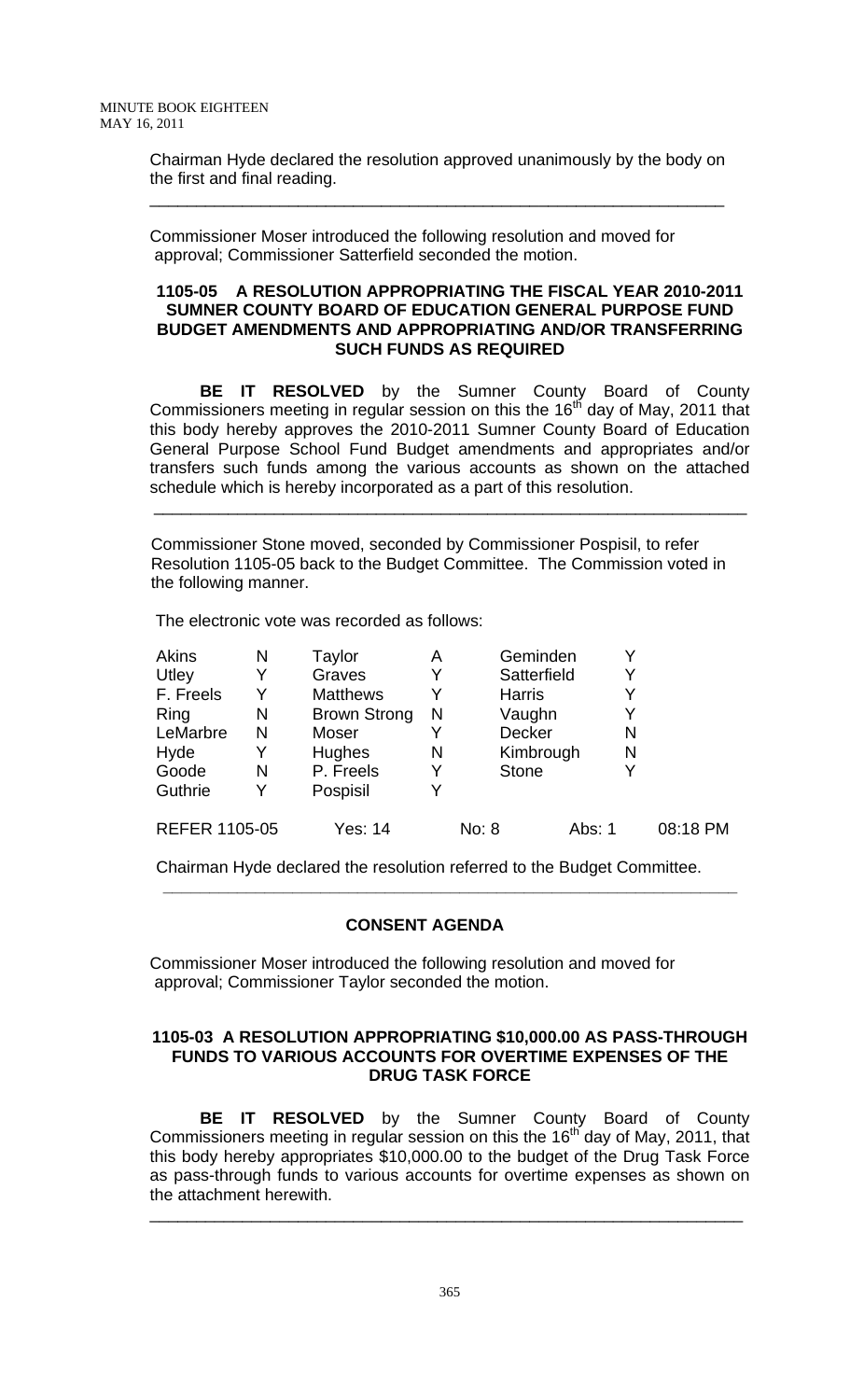### **1105-04 A RESOLUTION APPROPRIATING \$91,356.08.00 FROM PREVIOUSLY ALLOCATED FUNDS FOR EDUCATE AND GROW SCHOLARSHIP PROGRAM RESERVE TO VOLUNTEER STATE COMMUNITY COLLEGE FUND FOR FISCAL YEAR 2011**

 **BE IT RESOLVED** by the Sumner County Board of County Commissioners meeting in regular session on this the 16<sup>th</sup> day of May, 2011, that this body hereby appropriates \$91,356.08 from previously allocated funds for Educate and Grow Scholarship Program to Volunteer State Community College fund for Fiscal Year 2011 as shown on the attachment herewith.

## **INTERFUND LOAN CAPITAL OUTLAY NOTES**

\_\_\_\_\_\_\_\_\_\_\_\_\_\_\_\_\_\_\_\_\_\_\_\_\_\_\_\_\_\_\_\_\_\_\_\_\_\_\_\_\_\_\_\_\_\_\_\_\_\_\_\_\_\_\_\_\_\_\_\_\_\_\_\_

#### **(Maturity not exceeding three (3) years)**

## **1105-06 RESOLUTION OF THE GOVERNING BODY OF SUMNER, TENNESSEE, AUTHORIZING THE ISSUANCE, SALE, AND PAYMENT OF SUMNER COUNTY EMERGENCY COMMUNICATIONS DISTRICT SERIES 2011- INTERFUND LOAN CAPITAL OUTLAY NOTES NOT TO EXCEED \$1,870,872**

**WHEREAS,** the Governing Body of Sumner, Tennessee (the Local Government) has determined that it is necessary and desirable to provide funds for the following public works project(s) (the "Project"):

The" project" consists of a turnkey operation, which includes hardware, software, setup, and training costs. The expected economic life (average life) of the project is nine years; and

**WHEREAS,** the Governing Body has determined that the Project will promote or provide a traditional governmental activity or otherwise fulfill a public purpose; and

**WHEREAS,** under the provisions of Parts I, IV, and VI of Title 9, Chapter 21, Tennessee Code Annotated, local governments in Tennessee are authorized to finance the cost of the Project through the issuance and sale of interest bearing capital outlay notes with a maturity of up to three years upon the approval of the State Director of Local Finance; and

**WHEREAS,** under the provisions of §9-21-408 of Title 9 Chapter 21, Tennessee Code Annotated, Local Governments in Tennessee are authorized to make interfund loans in accordance with procedures for issuance of notes in § 9- 21-604 of Title 9 Chapter 21 Tennessee Code Annotated.

**WHEREAS,** the Governing Body finds that it is advantageous to the Local Government to authorize the issuance of capital outlay notes to finance the cost of the Project;

**NOW THEREFORE, BE IT RESOLVED,** by the Governing Body of Sumner, Tennessee, as follows:

 **Section 1.** That, for the purpose of providing funds to finance the cost of the Project in and for the Local Government, the Chief Executive Officer of the Local Government is hereby authorized in accordance with the terms of this resolution, and upon approval of the State Director of Local Finance, to issue and sell interest-bearing capital outlay notes in a principal amount not to exceed one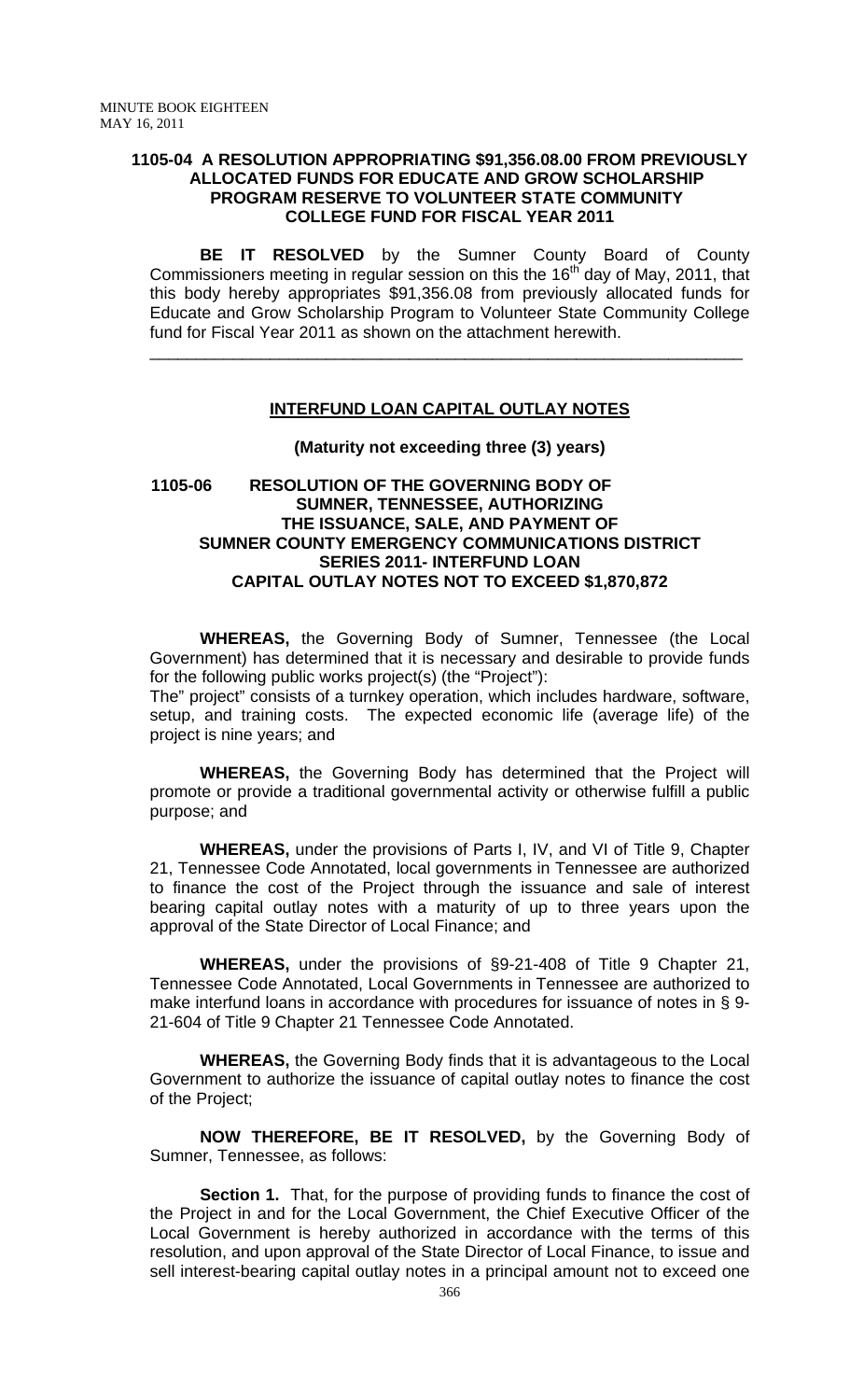million eight hundred seventy thousand and eight hundred and seventy two dollars s (\$1,870,872) (the "Notes") from the County General Fund to the SUMNER COUNTY EMERGENCY COMMUNICATIONS DISTRICT Fund upon approval of the State Director of Local Finance pursuant to the terms, provisions, and conditions permitted by law. The Notes shall be designated "COURTHOUSE AND JAIL SERIES 2011- Interfund Loan Capital Outlay Notes, Series 2011", shall be numbered serially from 1 upwards; shall be dated as of the date of issuance; shall be in denomination (s) as agreed upon by the legislative governing body; shall be sold at not less than 99% of par value and accrued interest; and shall bear interest at a rate or rates not to exceed four percent (4%) per annum, and in no event shall the rate exceed the legal limit provided by law.

**Section 2.** That, the Notes shall mature not later than three (3) years after the date of issuance and that the Notes and any extension or renewal notes shall not exceed the reasonably expected economic life of the Project, which is hereby certified by the Governing Body to be equal to or greater than the final maturity of these notes and any extensions thereof. Provided, however, that unless otherwise approved by the State Director of Local Finance, each year the Notes that are outstanding, will be retired based on the attached schedule, but in no event not less than one-ninth (1/9), of the original principal amount of the Notes shall mature without renewal but subject to prior redemption.

**Section 3.** That, the Notes shall be subject to redemption at the option of the Local Government, in whole or in part, at any time, at the principal amount and accrued interest to the date of redemption, without a premium, or, if sold at par, with or without a premium of not exceeding one percent (1%) of the principal amount.

**Section 4.** That, the Notes shall be direct general obligations of the Local Government, for which the punctual payment of the principal and interest on the notes, the full faith and credit of the Local Government is irrevocably pledged and the Local Government hereby pledges its taxing power as to all taxable property in the Local Government for the purpose of providing funds for the payment of principal of and interest on the Notes. The Governing Body of the Local Government hereby authorizes the levy and collection of a special tax on all taxable property of the Local government over and above all other taxes authorized by the Local government to create a sinking fund to retire the Notes with interest as they mature in an amount necessary for that purpose.

 If applicable, the Notes shall be further secured by SUMNER COUNTY EMERGENCY COMMUNICATIONS DISTRICT's fees and reserves.

**Section 5.** That, the Notes shall be executed in the name of the Local Government and bear the manual signature of the chief executive officer of the Local Government and the manual signature of the Director of the Sumner County Emergency Communications District with the Local Government seal affixed thereon; and shall be payable as to principal and interest at the office of the Director of Finance of the Local Government or the paying agent duly appointed by the Local Government. Proceeds of the Notes shall be deposited with the Sumner County Emergency Communications District of the Local Government and shall be paid out for the purpose of financing the Project pursuant to this Resolution and as required by law.

**Section 6.** That, the Notes will be issued in fully registered form and that at all times during which any Notes remains outstanding and unpaid, the Local Government or its agent shall keep or cause to be kept at its office a note register, if held by an agent of the Local Government, shall at all times be open for inspection by the Local Government or any duly authorized officer of the Local Government. Each Note shall have the qualities and incidents of a negotiable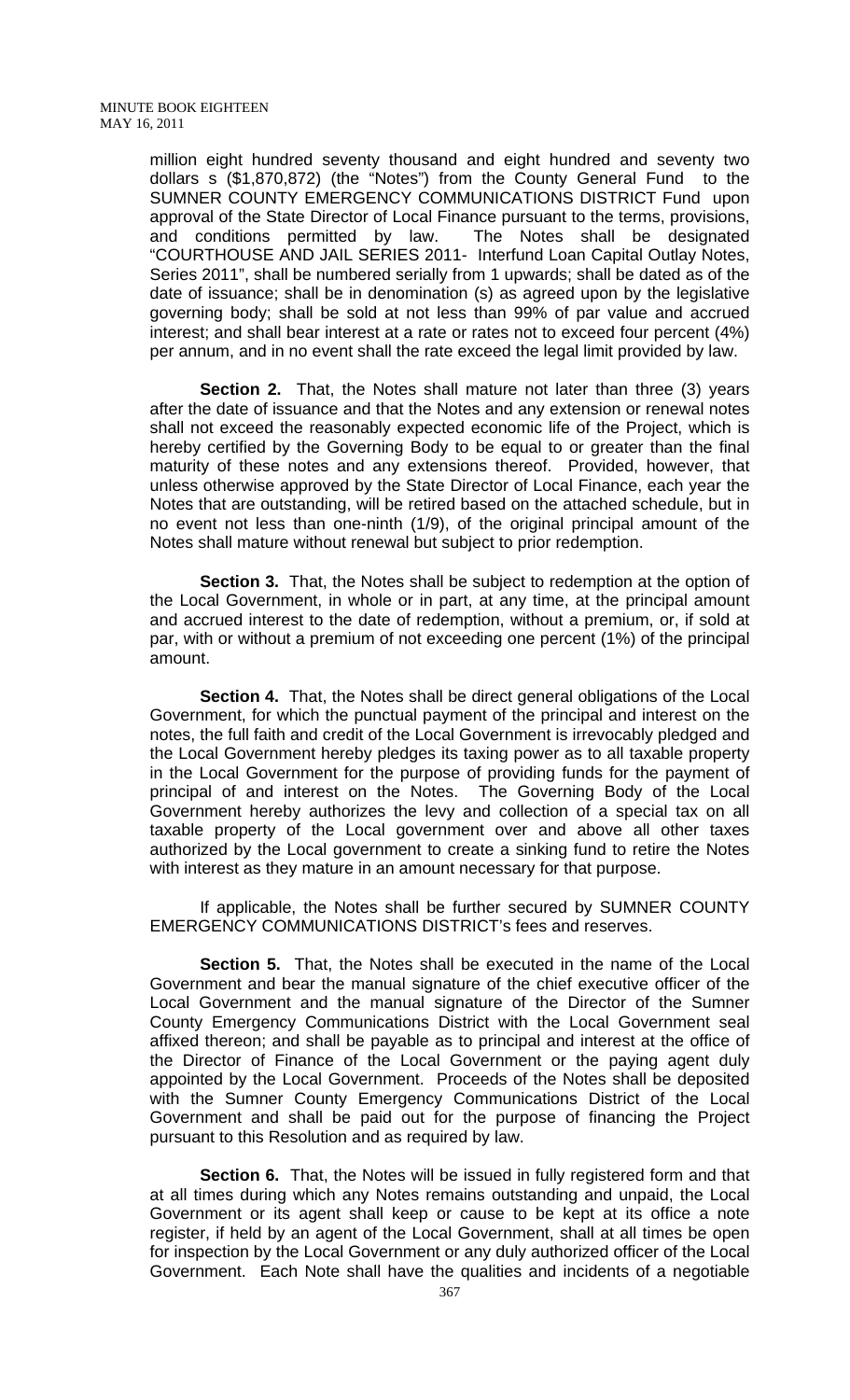instrument and shall be transferable only upon the note register kept by the Local Government or its agent, by the registered owner of the Note in person or by the registered owner's attorney duly authorized in writing, upon presentation and surrender to the Local Government or its agent together with a written instrument of transfer satisfactory to the Local Government duly executed by the registered owner of the registered owner's duly authorized attorney. Upon the transfer of any such Note, the Local Government shall issue in the name of the transferee a new registered note or notes of the same aggregate principal amount and maturity as the surrendered Notes. The Local Government shall not be obligated to make any such Note transfer during the fifteen (15) days next preceding an interest payment date of the Notes or, in the case of any redemption of the Notes, during the forty-five (45) days next preceding the date of redemption.

**Section 7.** That, the Notes shall be in substantially the form authorized by the State Director of

 Local Finance and shall recite that the Notes are issued pursuant to Title 9, Chapter 21,

Tennessee Code Annotated.

**Section 8.** The Notes shall not be sold until receipt of the State Director of Local Finance's written approval for the sale of the Notes.

**Section 9.** That, upon the opinion of bond counsel, the Notes may be designated as qualified tax-exempt obligations for the purpose of Section 265(b) (3) of the Internal

Revenue Code of 1986.

**Section 10.** That, after the sale of the Notes, and for each year that any of the notes are outstanding, the Local Government shall prepare an annual budget in a form consistent with accepted governmental standards and as approved by the State Director of Local Finance (the "Director".) The budget shall be kept balanced during the life of the notes. The annual budget shall be submitted to the Director immediately upon its adoption; however, it shall not become the official budget for the fiscal year until such budget is approved by the Director in accordance with Title 9, Chapter 21, Tennessee Code Annotated (the "Statutes".) If the Director determines that the budget does not comply with the Statutes, the Governing Body shall adjust its estimates or make additional tax levies sufficient to comply with the Statutes, or as directed by the Director

**Section 12.** That, all orders or resolutions in conflict with this Resolution are hereby repealed insofar as such conflict exists and this Resolution shall become effective immediately upon its passage.

Duly passed and approved this  $16<sup>th</sup>$  day of May, 2011.

(Local Government Chief Executive) \_\_\_\_\_

ATTESTED:

(City Recorder/County Clerk)

### **INTERFUND LOAN CAPITAL OUTLAY NOTES**

\_\_\_\_\_\_\_\_\_\_\_\_\_\_\_\_\_\_\_\_\_\_\_\_\_\_\_\_\_\_\_\_\_\_\_\_\_\_\_\_\_\_\_\_\_\_\_\_\_\_\_\_\_\_\_\_\_\_\_\_\_\_\_\_

**(Maturity not exceeding three (3) years)**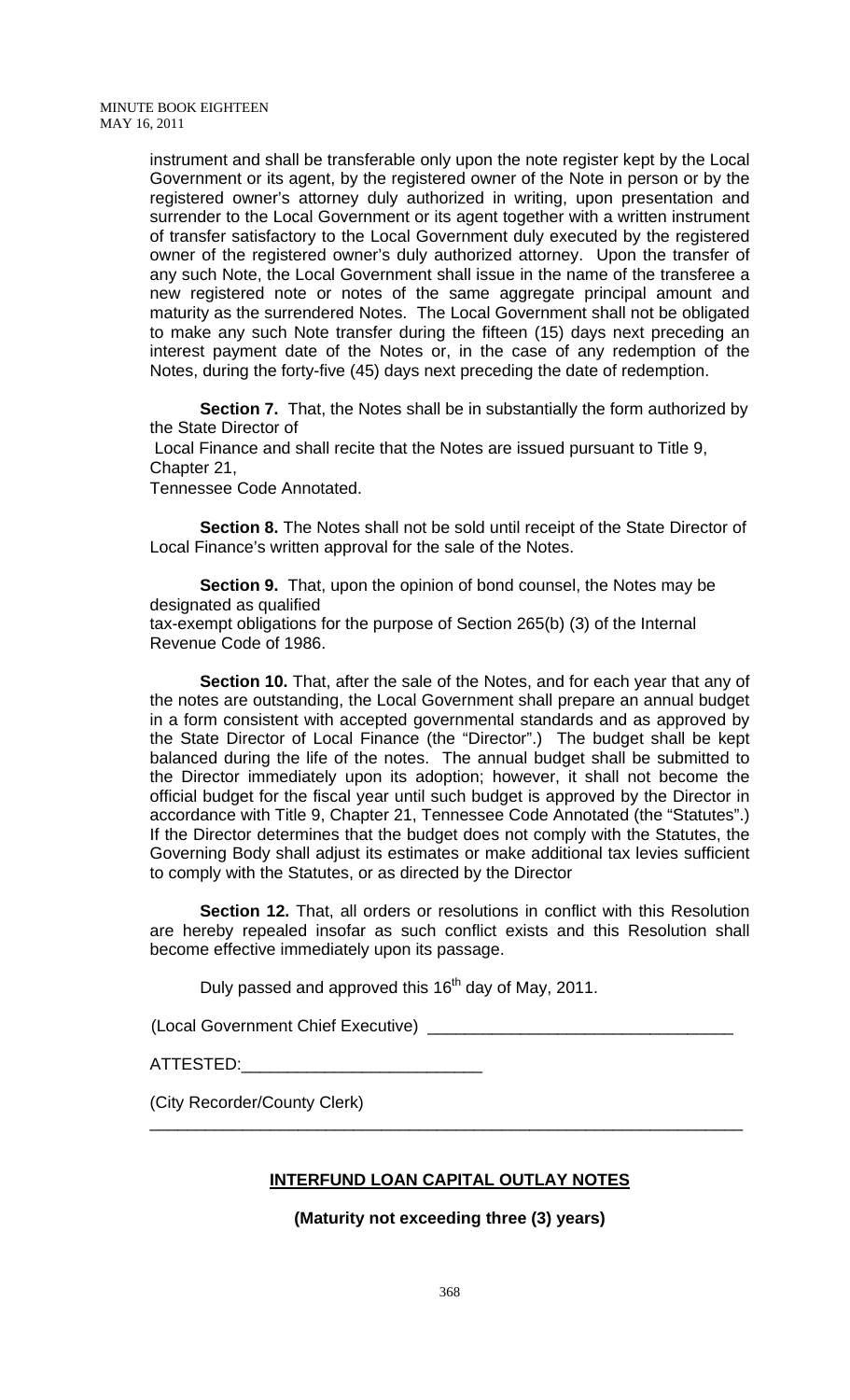### **1105-06 RESOLUTION OF THE GOVERNING BODY OF SUMNER, TENNESSEE, AUTHORIZING THE ISSUANCE, SALE, AND PAYMENT OF COURTHOUSE AND JAIL SERIES 2011- INTERFUND LOAN CAPITAL OUTLAY NOTES NOT TO EXCEED \$190,609**

**WHEREAS,** the Governing Body of Sumner, Tennessee (the Local Government) has determined that it is necessary and desirable to provide funds for the following public works project(s) (the "Project"); the "project" consists of a turnkey operation, which includes hardware, software, setup, and training costs. The expected economic life (average life) of the project is nine years; and

**WHEREAS,** the Governing Body has determined that the Project will promote or provide a traditional governmental activity or otherwise fulfill a public purpose; and

**WHEREAS,** under the provisions of Parts I, IV, and VI of Title 9, Chapter 21, Tennessee Code Annotated, local governments in Tennessee are authorized to finance the cost of the Project through the issuance and sale of interest bearing capital outlay notes with a maturity of up to three years upon the approval of the State Director of Local Finance; and

**WHEREAS,** under the provisions of §9-21-408 of Title 9 Chapter 21, Tennessee Code Annotated, Local Governments in Tennessee are authorized to make interfund loans in accordance with procedures for issuance of notes in § 9- 21-604 of Title 9 Chapter 21 Tennessee Code Annotated.

**WHEREAS,** the Governing Body finds that it is advantageous to the Local Government to authorize the issuance of capital outlay notes to finance the cost of the Project;

 **NOW THEREFORE, BE IT RESOLVED,** by the Governing Body of Sumner County, Tennessee, as follows:

**Section 1.** That, for the purpose of providing funds to finance the cost of the Project in and for the Local Government, the Chief Executive Officer of the Local Government is hereby authorized in accordance with the terms of this resolution, and upon approval of the State Director of Local Finance, to issue and sell interest-bearing capital outlay notes in a principal amount not to exceed one hundred ninety thousand six hundred nine dollars (\$190,609) (the "Notes") from the County General Fund to the Courthouse and Jail Maintenance Fund upon approval of the State Director of Local Finance pursuant to the terms, provisions, and conditions permitted by law. The Notes shall be designated "COURTHOUSE AND JAIL SERIES 2011- Interfund Loan Capital Outlay Notes, Series 2011"; shall be numbered serially from 1 upwards; shall be dated as of the date of issuance; shall be in denomination(s) as agreed upon by the legislative governing body; shall be sold at not less than 99% of par value and accrued interest; and shall bear interest at a rate or rates not to exceed four percent (4%) per annum, and in no event shall the rate exceed the legal limit provided by law.

**Section 2.** That, the Notes shall mature not later than three (3) years after the date of issuance and that the Notes and any extension or renewal notes shall not exceed the reasonably expected economic life of the Project, which is hereby certified by the Governing Body to be equal to or greater than the final maturity of these notes and any extensions thereof. Provided, however, that unless otherwise approved by the State Director of Local Finance, each year that the Notes are outstanding, shall be retired based on the attached schedule, but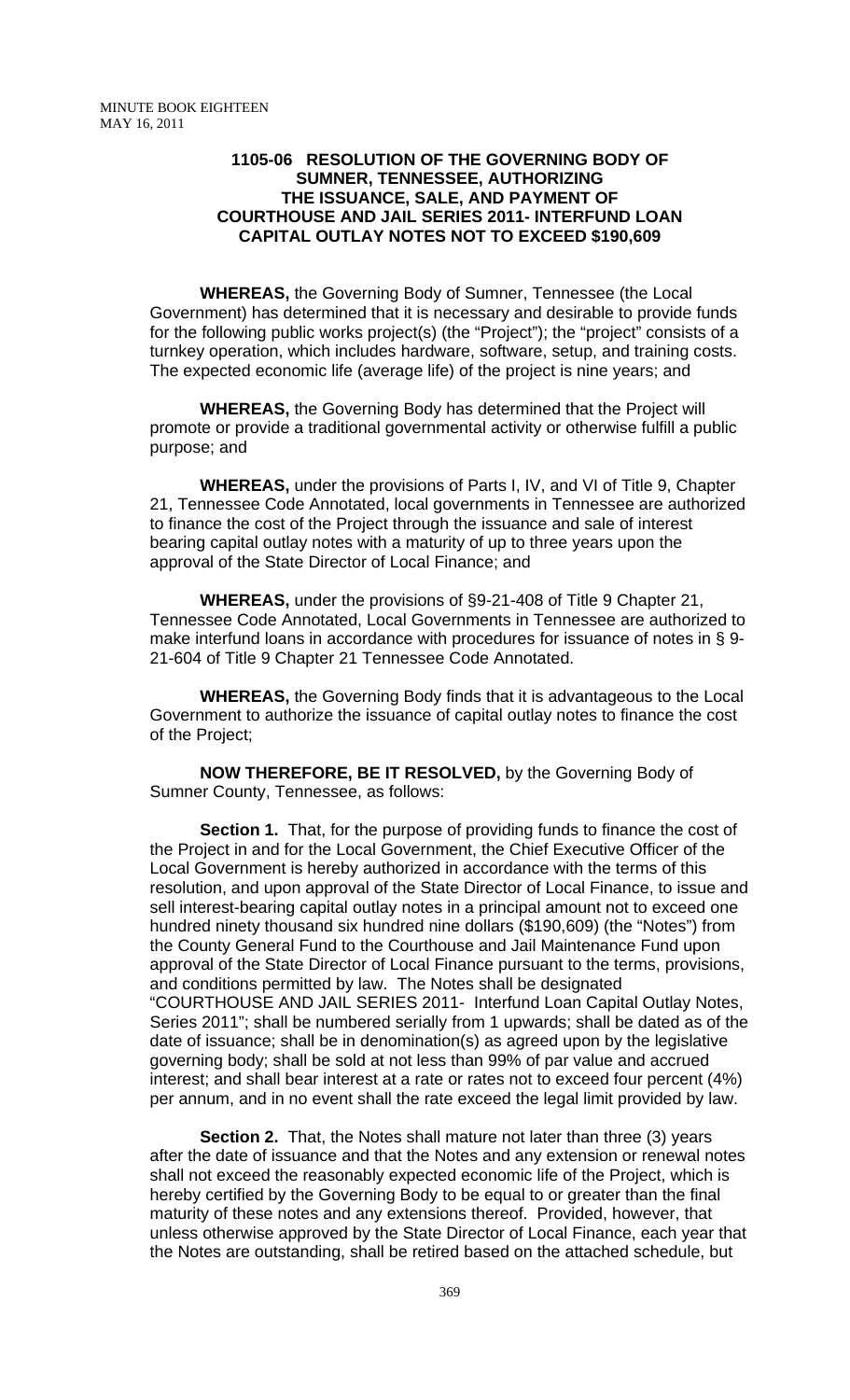in no event not less than one-ninth (1/9), of the original principal amount of the Notes shall mature without renewal but subject to prior redemption.

**Section 3.** That, the Notes shall be subject to redemption at the option of the Local Government, in whole or in part, at any time, at the principal amount and accrued interest to the date of redemption, without a premium, or, if sold at par, with or without a premium of not exceeding one percent (1%) of the principal amount.

**Section 4.** That, the Notes shall be direct general obligations of the Local Government, for which the punctual payment of the principal and interest on the notes, the full faith and credit of the Local Government is irrevocably pledged and the Local Government hereby pledges its taxing power as to all taxable property in the Local Government for the purpose of providing funds for the payment of principal of and interest on the Notes. The Governing Body of the Local Government hereby authorizes the levy and collection of a special tax on all taxable property of the Local Government over and above all other taxes authorized by the Local Government to create a sinking fund to retire the Notes with interest as they mature in an amount necessary for that purpose.

**Section 5.** That, the Notes shall be executed in the name of the Local Government and bear the manual signature of the chief executive officer of the Local Government and the manual signature of the Sumner County Sheriff with the Local Government seal affixed thereon; and shall be payable as to principal and interest at the office of the Director of Finance of the Local Government or the paying agent duly appointed by the Local Government. Proceeds of the Notes shall be deposited with the Sumner County Finance Office of the Local Government and shall be paid out for the purpose of financing the Project pursuant to this Resolution and as required by law.

**Section 6.** That, the Notes will be issued in fully registered form and that at all times during which any Notes remain outstanding and unpaid, the Local Government or its agent shall keep or cause to be kept at its office, a note register, if held by an agent of the Local Government, shall at all times be open for inspection by the Local Government or any duly authorized officer of the Local Government. Each Note shall have the qualities and incidents of a negotiable instrument and shall be transferable only upon the note register kept by the Local Government or its agent, by the registered owner of the Note in person or by the registered owner's attorney duly authorized in writing, upon presentation and surrender to the Local Government or its agent together with a written instrument of transfer satisfactory to the Local Government duly executed by the registered owner of the registered owner's duly authorized attorney. Upon the transfer of any such Note, the Local Government shall issue in the name of the transferee a new registered note or notes of the same aggregate principal amount and maturity as the surrendered Notes. The Local Government shall not be obligated to make any such Note transfer during the fifteen (15) days next preceding an interest payment date of the Notes or, in the case of any redemption of the Notes, during the forty-five (45) days next preceding the date of redemption.

**Section 7.** That, the Notes shall be in substantially the form authorized by the State Director of Local Finance and shall recite that the Notes are issued pursuant to Title 9, Chapter 21,Tennessee Code Annotated.

**Section 8**. The Notes shall not be sold until receipt of the State Director of Local Finance's written approval for the sale of the Notes.

**Section 9.** That, upon the opinion of bond counsel, the Notes may be designated as qualified tax-exempt obligations for the purpose of Section 265(b)(3) of the Internal Revenue Code of 1986.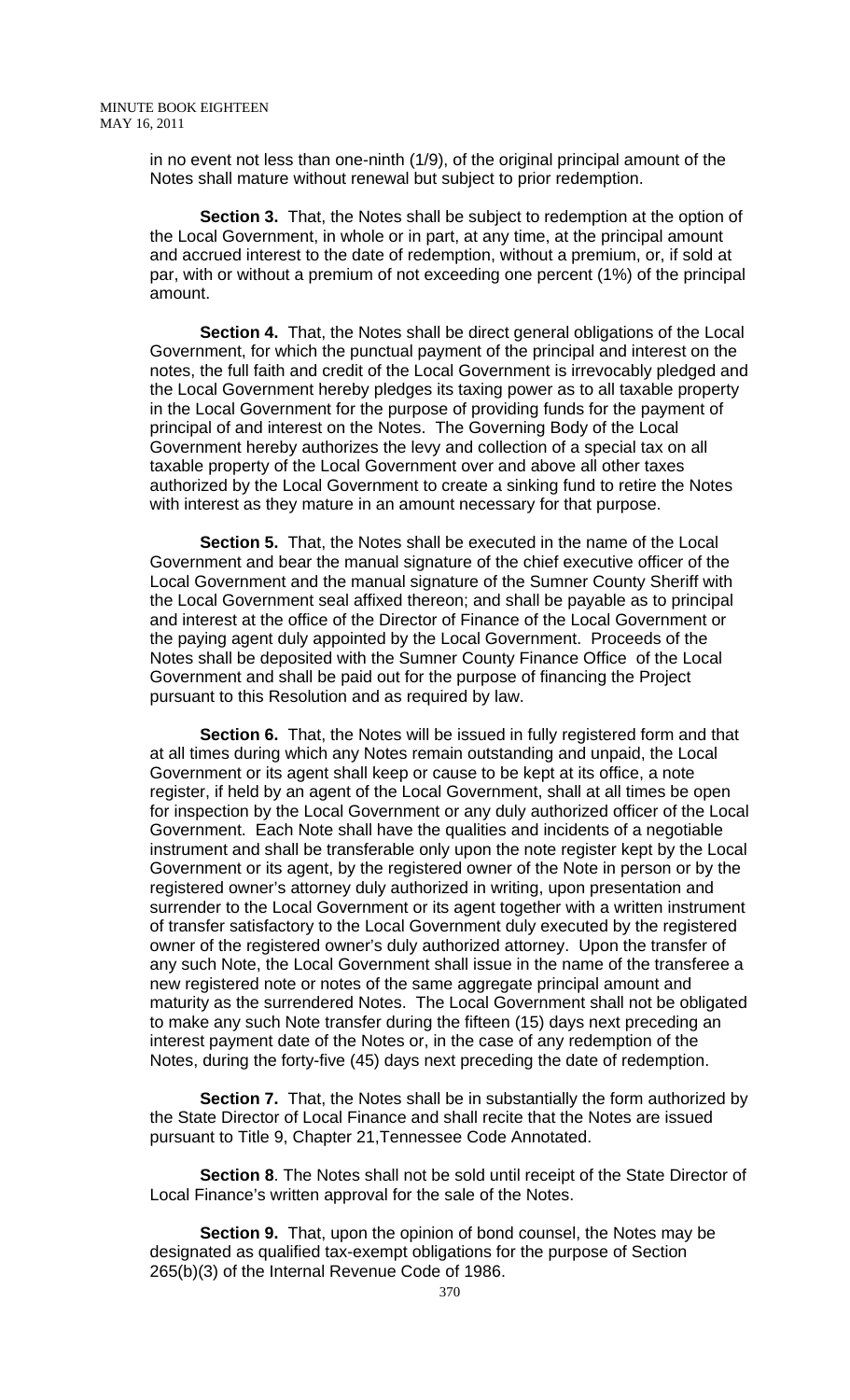**Section 10**. That, after the sale of the Notes, and for each year that any of the notes are outstanding, the Local Government shall prepare an annual budget in a form consistent with accepted governmental standards and as approved by the State Director of Local Finance (the "Director"). The budget shall be kept balanced during the life of the notes. The annual budget shall be submitted to the Director immediately upon its adoption; however, it shall not become the official budget for the fiscal year until such budget is approved by the Director in accordance with Title 9, Chapter 21, Tennessee Code Annotated (the "Statutes"). If the Director determines that the budget does not comply with the Statutes, the Governing Body shall adjust its estimates or make additional tax levies sufficient to comply with the Statutes, or as directed by the Director.

**Section 12.** That, all orders or resolutions in conflict with this Resolution are hereby repealed insofar as such conflict exists and this Resolution shall become effective immediately upon its passage.

Duly passed and approved this  $16<sup>th</sup>$  day of May, 2011.

(Local Government Chief Executive)

\_\_\_\_\_\_\_\_\_\_\_\_\_\_\_\_\_\_\_\_\_\_\_\_\_\_\_\_\_\_\_\_

ATTESTED:  $\_$ 

(City Recorder/County Clerk)

### **1105-07 A RESOLUTION APPROPRIATING \$2,606.95 TO THE OFFICE OF THE SHERIFF FROM THE RECOVERED INSURANCE FUNDS TO VEHICLE REPAIR AND MAINTENANCE EXPENSES**

\_\_\_\_\_\_\_\_\_\_\_\_\_\_\_\_\_\_\_\_\_\_\_\_\_\_\_\_\_\_\_\_\_\_\_\_\_\_\_\_\_\_\_\_\_\_\_\_\_\_\_\_\_\_\_\_\_\_\_\_\_\_\_\_

**BE IT RESOLVED** by the Sumner County Board of County Commissioners meeting in regular session on this the 16<sup>th</sup> day of May, 2011, that this body hereby appropriates \$2,606.95 from the Recovered Insurance Funds to Vehicle Repair and Maintenance Expenses for the Sheriff's Office as shown on attachment herewith.

\_\_\_\_\_\_\_\_\_\_\_\_\_\_\_\_\_\_\_\_\_\_\_\_\_\_\_\_\_\_\_\_\_\_\_\_\_\_\_\_\_\_\_\_\_\_\_\_\_\_\_\_\_\_\_\_\_\_\_\_\_\_\_\_

### **1105-08 A RESOLUTION APPROPRIATING \$8,013.74 FROM THE TECHNOLOGY GRANT AND ERATE REBATE FUNDS TO DATA PROCESSING EQUIPMENT EXPENSE FOR THE GALLATIN, HENDERSONVILLE AND PORTLAND LIBRARIES**

 **BE IT RESOLVED** by the Sumner County Board of County Commissioners meeting in regular session on this the  $16<sup>th</sup>$  day of May, 2011, that this body hereby appropriates \$3,143.00 from the Technology Grant and Erate Rebate Funds to Data Processing Equipment Expense for the Gallatin, Hendersonville and Portland Libraries as shown on the attachment herewith.

\_\_\_\_\_\_\_\_\_\_\_\_\_\_\_\_\_\_\_\_\_\_\_\_\_\_\_\_\_\_\_\_\_\_\_\_\_\_\_\_\_\_\_\_\_\_\_\_\_\_\_\_\_\_\_\_\_\_\_\_\_\_\_\_

#### **1105-09 A RESOLUTION TRANSFERRING \$8,400.00 FROM VETERINARY SERVICES ACCOUNT TO MEDICAL SERVICES ACCOUNT WITHIN THE SHERIFF'S DEPARTMENT**